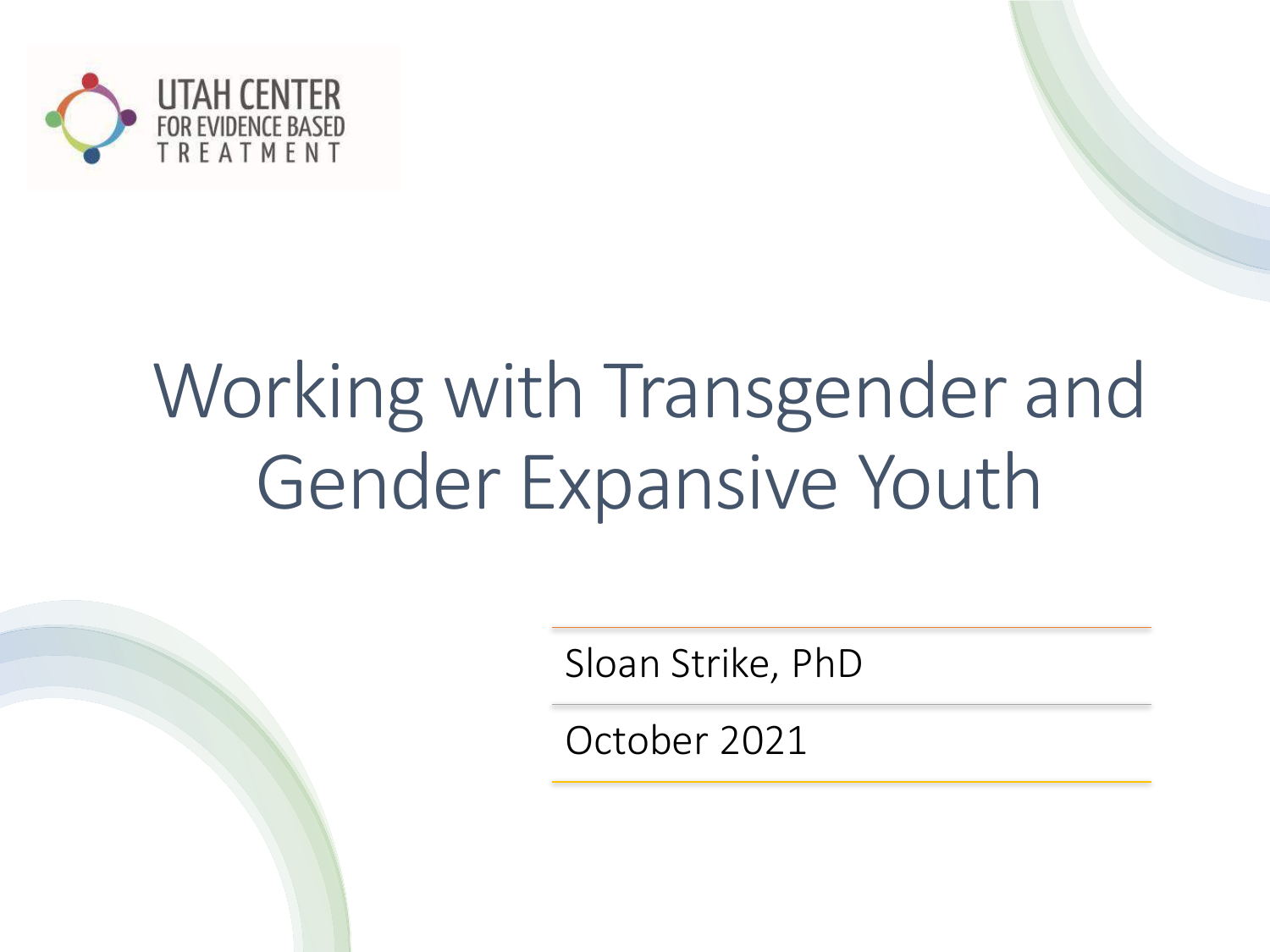# Today's Objectives

Address commonly held myths regarding transgender and gender expansive youth.

Learn about gender development

Reviewing the changing terminology around gender

Understand the minority stress that may accompany the trans experience and impact mental health (statistics)

Risk and resilience

Discuss gender affirmative care

Resources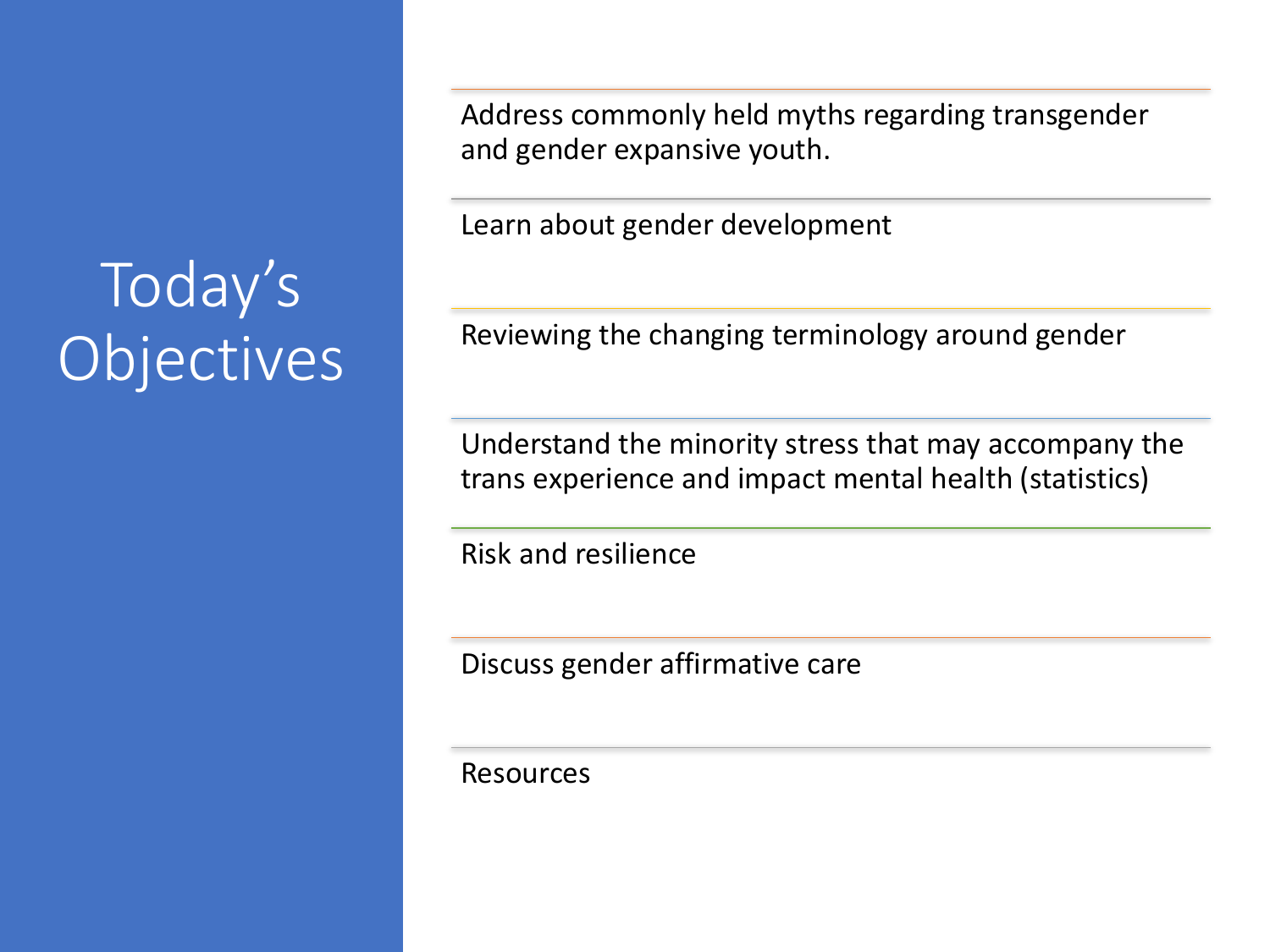# Where to get information?

- **The World Professional Association for Transgender Health (WPATH)** -A non-profit, interdisciplinary professional and educational organization devoted to transgender health. WPATH promotes the highest standards of health care for individuals through the articulation of Standards of Care for the Health of Transsexual, Transgender, and Gender Nonconforming People, or SOC.
- **PFLAG** Made up of parents, families, friends, and allies uniting with people who are lesbian, gay, bisexual, transgender, and queer (LGBTQ), PFLAG is committed to advancing equality through its mission of support, education, and advocacy
- **GLAAD** organization that advocates for the LGBTQ community in the media, provides up-to-date resources for journalists
- **Trans Student Educational Resources (TSER)**  a youth-led organization dedicated to transforming the educational environment for trans and gender nonconforming students through advocacy and empowerment
- **It Gets Better Project**  nonprofit organization with a mission to uplift, empower, and connect lesbian, gay, bisexual, transgender, and queer youth around the globe
- **National Center for Transgender Equality**  advocates to change policies and society increase understanding and acceptance of transgender people.
- **Lambda Legal - Non-profit legal organization working with LGBTQ community members**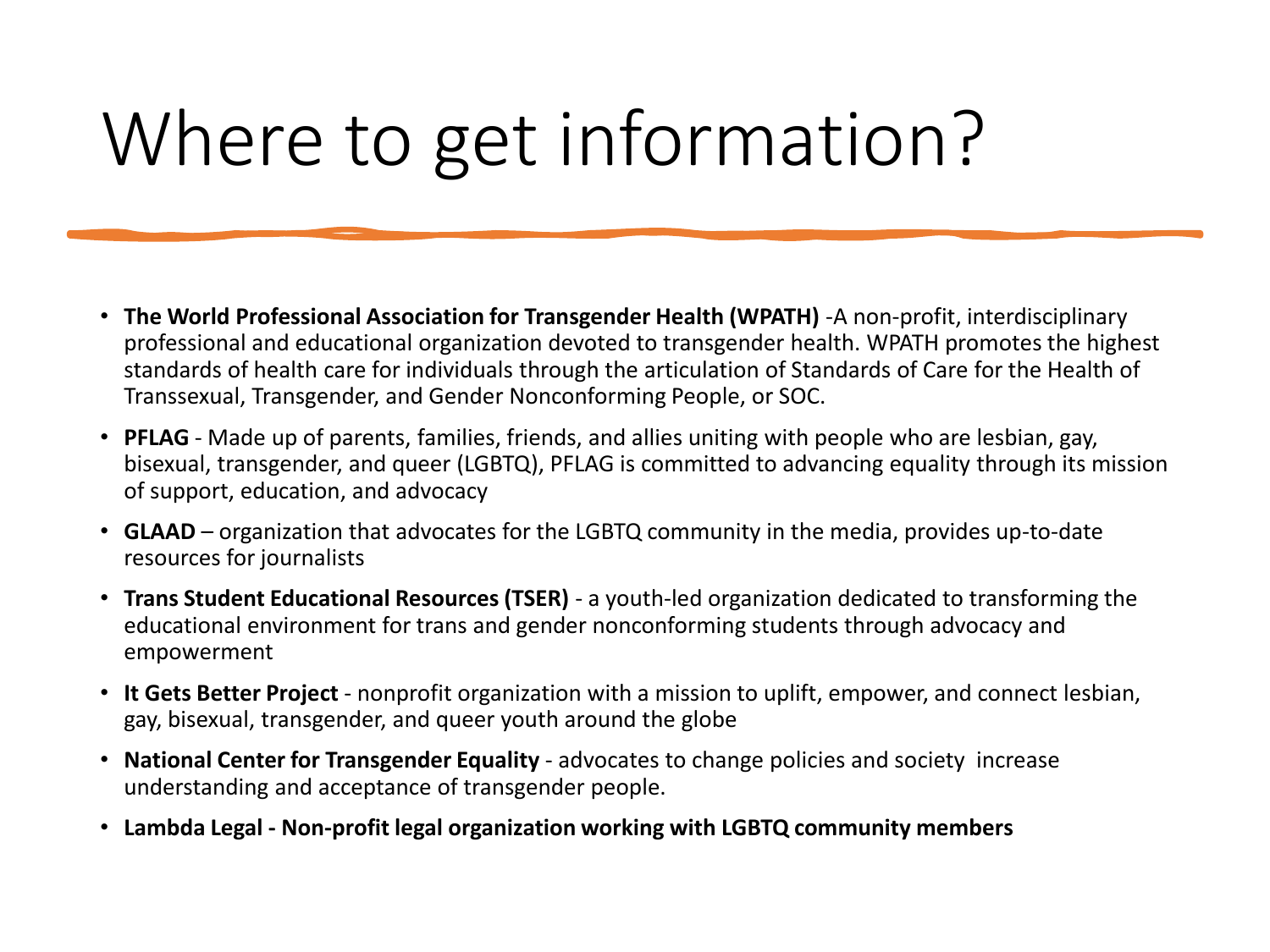# Myths and Facts

**Children may not be old enough to know about their gender identity.**

• False

**Someone is not transgender unless they undergo a medical transition.**

• False

**If someone transitions socially as a child or adolescent they are likely to "desist" or regret transitioning.**

• False

**You need to have gender dysphoria to be considered transgender.**

• False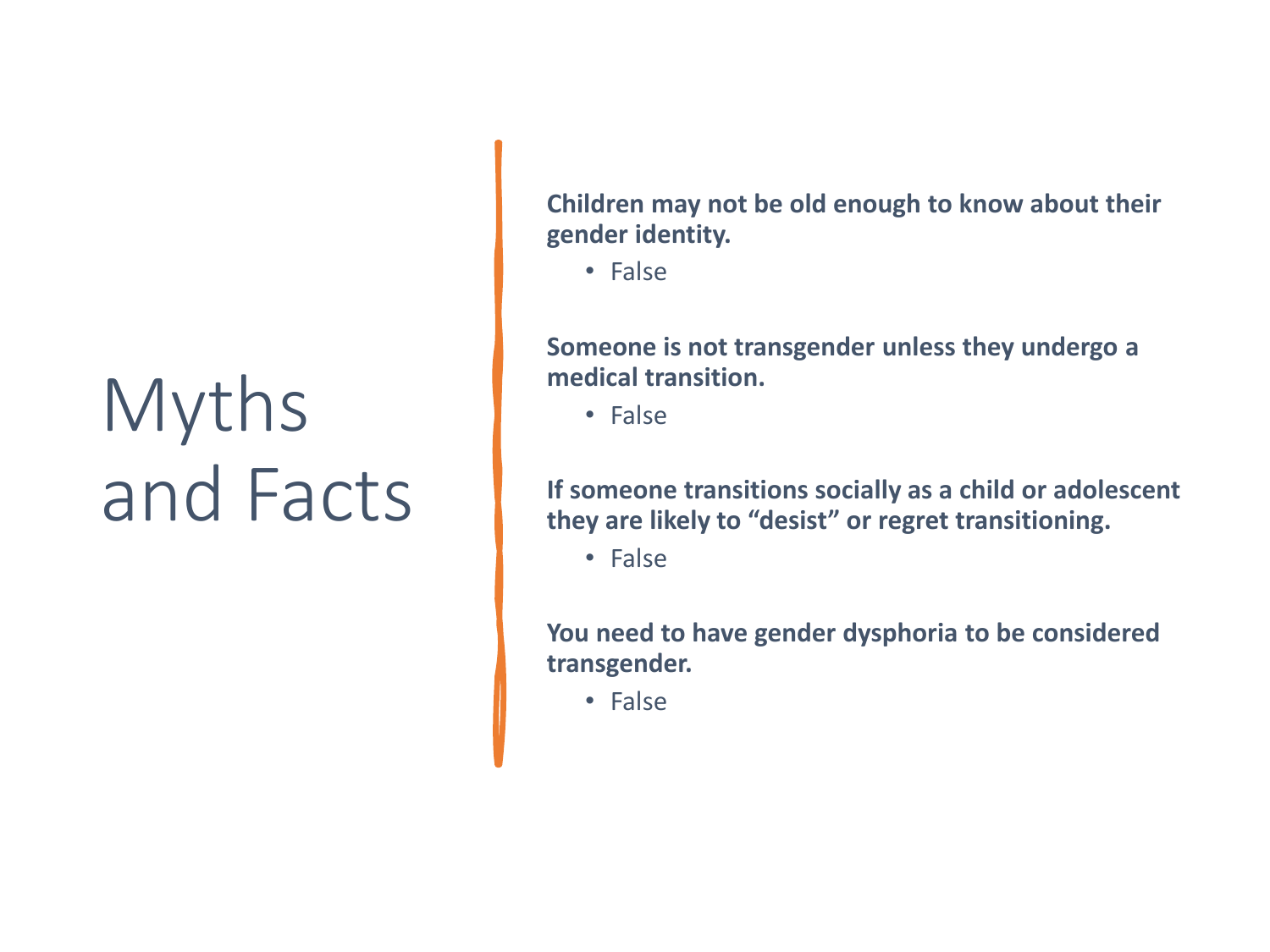### Transgender as an Umbrella Term

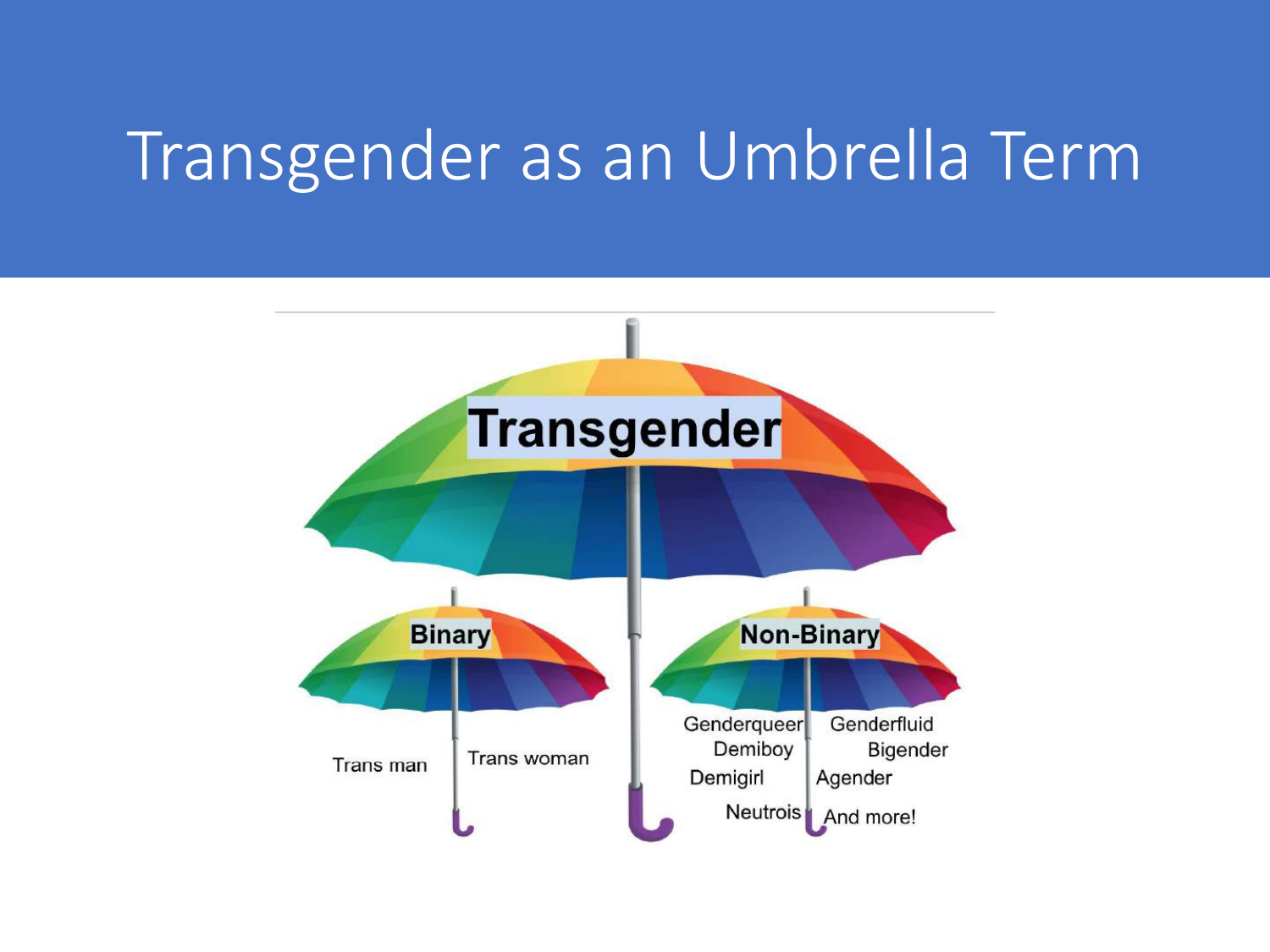# Gender Unicorn



 $\Omega$ 

To learn more, go to: www.transstudent.org/gender

Design by Landyn Pan and Anna Moore

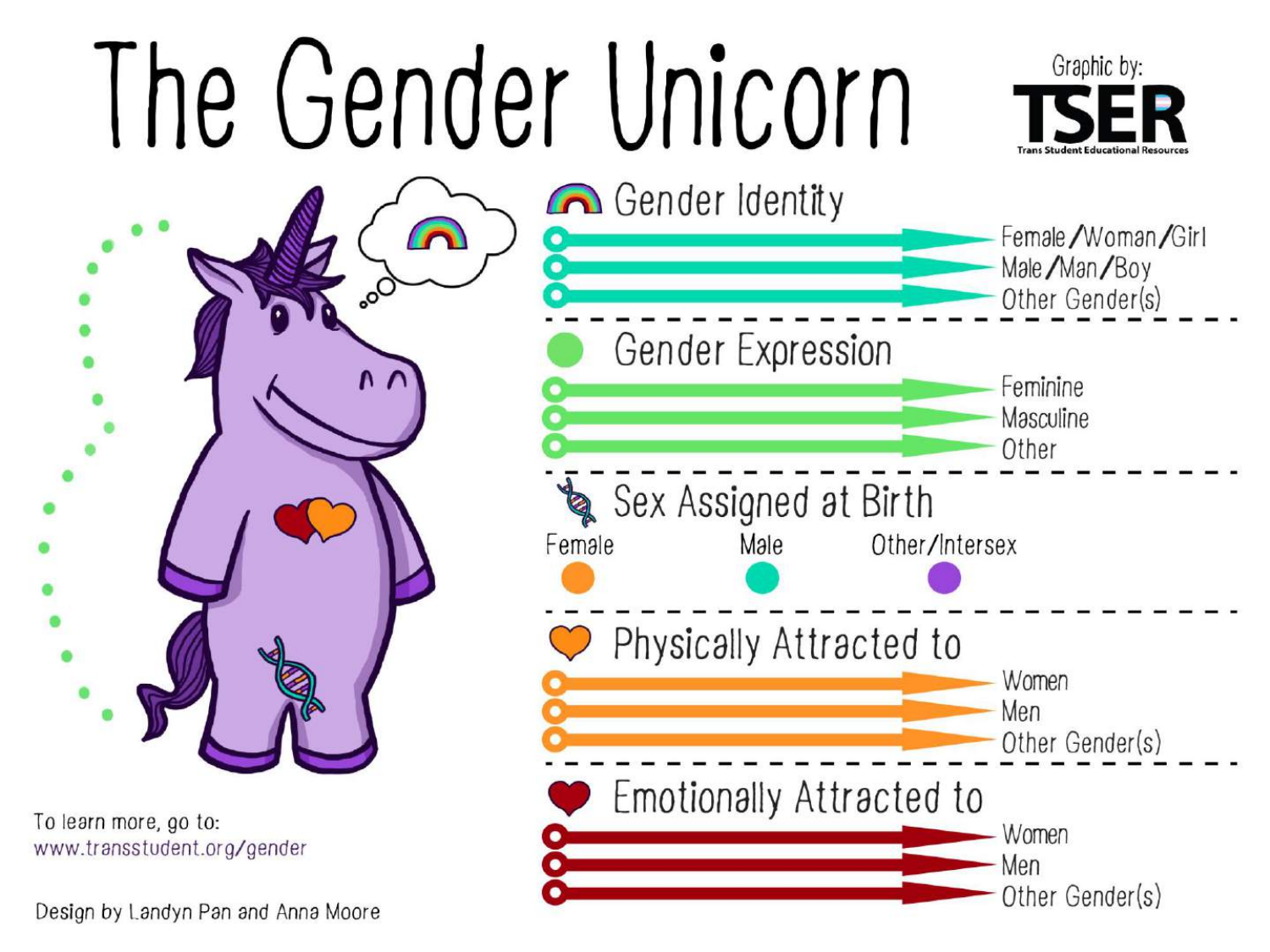# **Terminology**

**Cisgender**: Describes a person whose gender identity aligns in a traditional sense with the sex assigned to them at birth.

**Gender dysphoria**: A concept designated in the *DSM-5* as clinically significant distress or impairment related to a strong desire to be of another gender, which may include desire to change primary and/or secondary sex characteristics. Not all transgender or gender diverse people experience dysphoria.

**Nonbinary**: Person who identifies as neither male or female. These individuals may go by they/them, ze/hir, or other gender-neutral pronouns.

**Intersex**: a term used for an individual born with a combination of male and female biological characteristics (chromosomes, genitals, hormones, etc).

**Transition**: The process of shifting toward a gender role different from that assigned at birth, which can include social transition, such as new names, pronouns and clothing, and medical transition, such as hormone therapy or surgery.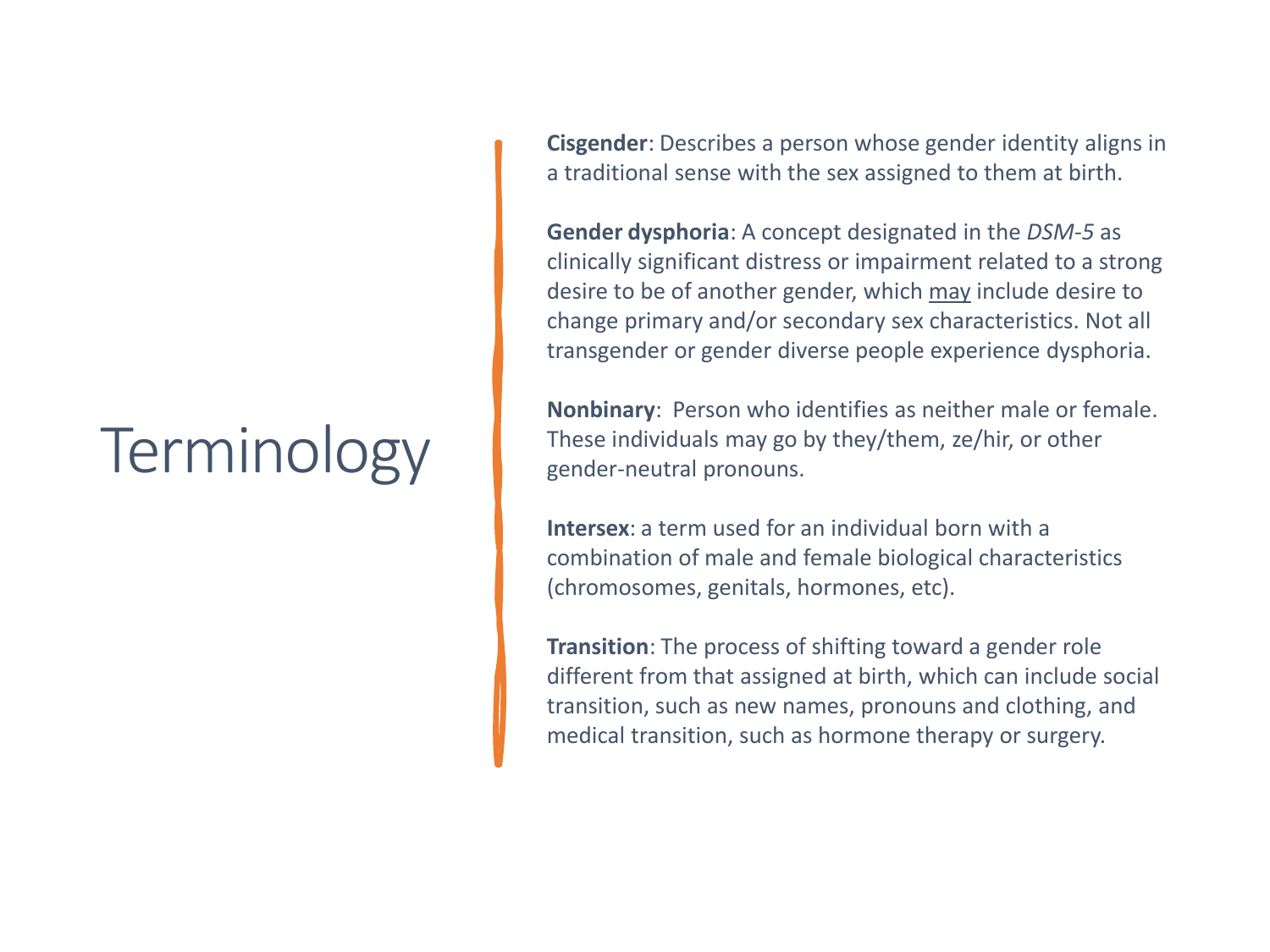# Terminology

- **Gender expansive:** Those whose gender in some way is seen to be stretching society's notions of gender. Gender-expansive individuals include those with transgender and non-binary identities
- **Gender exploring:** Describes an individual whose gender identity is unclear and has an unclear desire of socially transitioning

*How do I know if my child is transgender, as opposed to gender expansive?*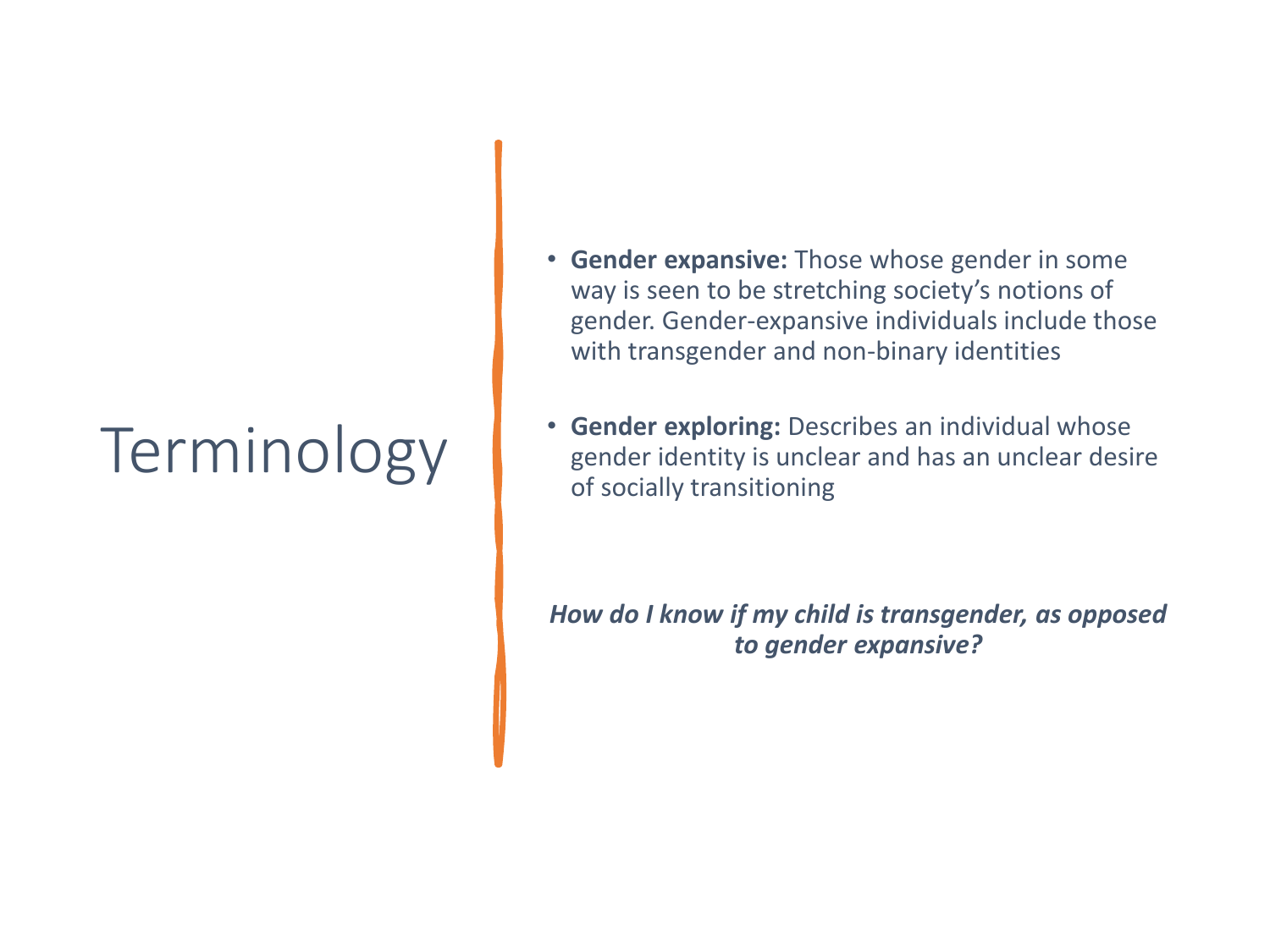### PROBLEMATIC PREFERRED

| "transgenders," "a transgender"<br>Transgender should be used as an adjective, not as a noun. Do not say,<br>"Tony is a transgender"                                                                                                                   | "transgender people","a transgender<br>person" For example, "Tony is a<br>transgender man"                             |
|--------------------------------------------------------------------------------------------------------------------------------------------------------------------------------------------------------------------------------------------------------|------------------------------------------------------------------------------------------------------------------------|
| "transgendered"<br>An "-ed" suffix adds unnecessary length to the word and can cause tense<br>confusion and grammatical errors. This also keeps it in alignment with<br>lesbian, gay, bisexual, and queer.                                             | "transgender"                                                                                                          |
| "transgenderism"<br>This is not a term commonly used by transgender people. This is a term<br>used by anti-transgender activists to dehumanize transgender people<br>and reduce who they are to "a condition."                                         | "being transgender" or "the transgender<br>community"                                                                  |
| "sex change," "pre-operative," "post-operative<br>Using these terms inaccurately suggests that a person must have surgery<br>in order to transition. Avoid overemphasizing surgery when discussing<br>transgender people or the process of transition. | "transition"                                                                                                           |
| "biologically male," "biologically female," "genetically male," "genetically<br>female," "born a man," "born a woman"<br>Problematic phrases like those above are reductive and overly-simplify a<br>very complex subject.                             | "assigned male at birth," "assigned<br>female at birth" or "designated male at<br>birth," "designated female at birth" |
| "passing" and "stealth"<br>These terms are problematic because "passing" implies "passing as<br>something you're not," while "stealth" connotes deceit.                                                                                                | "visibly transgender," "not visibly<br>transgender"                                                                    |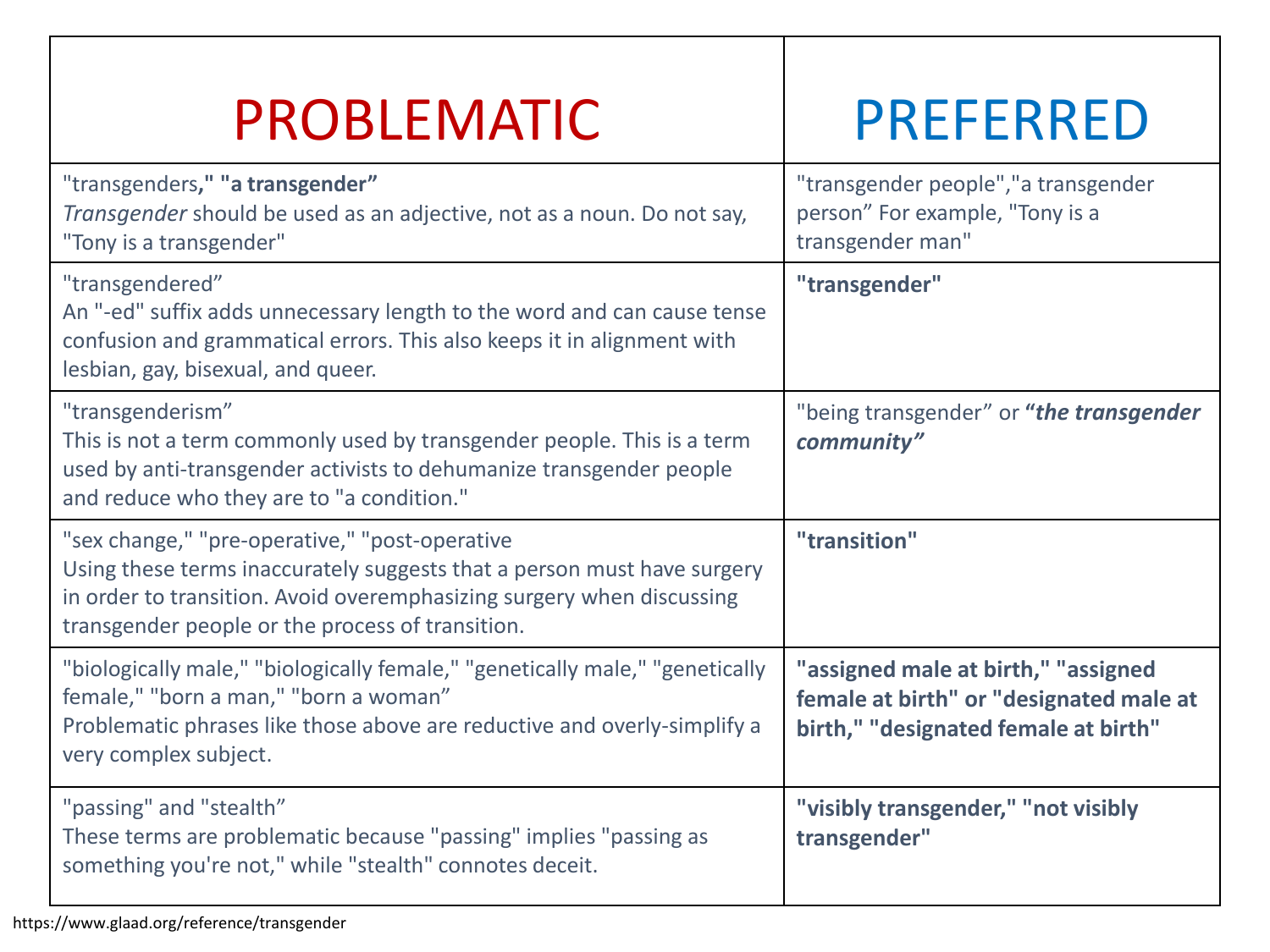### Gender Development

*What is the most common question that parents may ask regarding gender identity?*

#### **Gender identity typically develops in stages:**

- **Around age 2: Basic gender identity**
	- Children become conscious of the physical differences between boys and girls.
- **By age 3:** Most children can easily label themselves as either a boy or a girl.
- **By age 4 or 5: Gender stability**
	- Understand that their gender is stable over time, but do not yet understand that it is not changeable for others.
- **By age 6 or 7: Gender constancy**
	- Realize gender is stable across situation and time, see separation between genders occurring (e.g. preferred friendships).
- **Puberty/Adolescence**
	- Usually consolidated gender identity.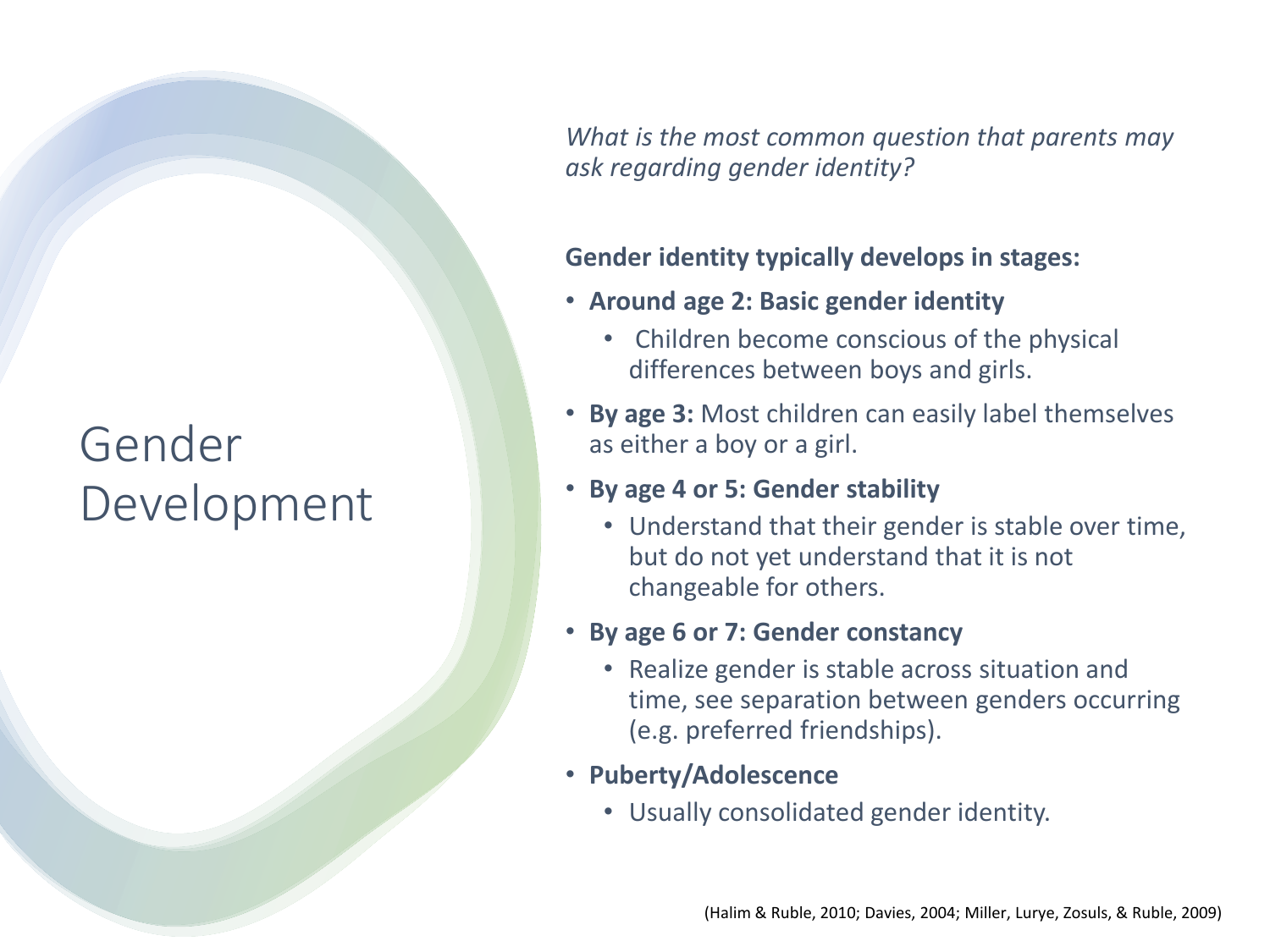### "Is this a phase?"

#### Key factors:

- Persistence, insistence, and consistency in how they convey their gender identity
- Using declarative statements such as "I am a boy (or girl)" rather than "I want to be (wish I were) a boy (or girl)"
- Significant distress about their body, leading to great distress when either undergoing pubertal changes in the "wrong" gender or when forced to present themselves as a gender that does not align with their internal sense of self

*"A young gender-expansive child may outgrow the feeling, but for children whose gender-expansive identity has remained stable and unchanged beyond this age—insistently, persistently, and consistently— this will more than likely continue throughout life.*

*Regardless of the eventual outcome, the self-esteem, mental wellbeing, and overall health of a gender-expansive or transgender child relies heavily on family acceptance; receiving love, support, and compassion from guardians is crucial." (Human Rights Campaign, 2012)*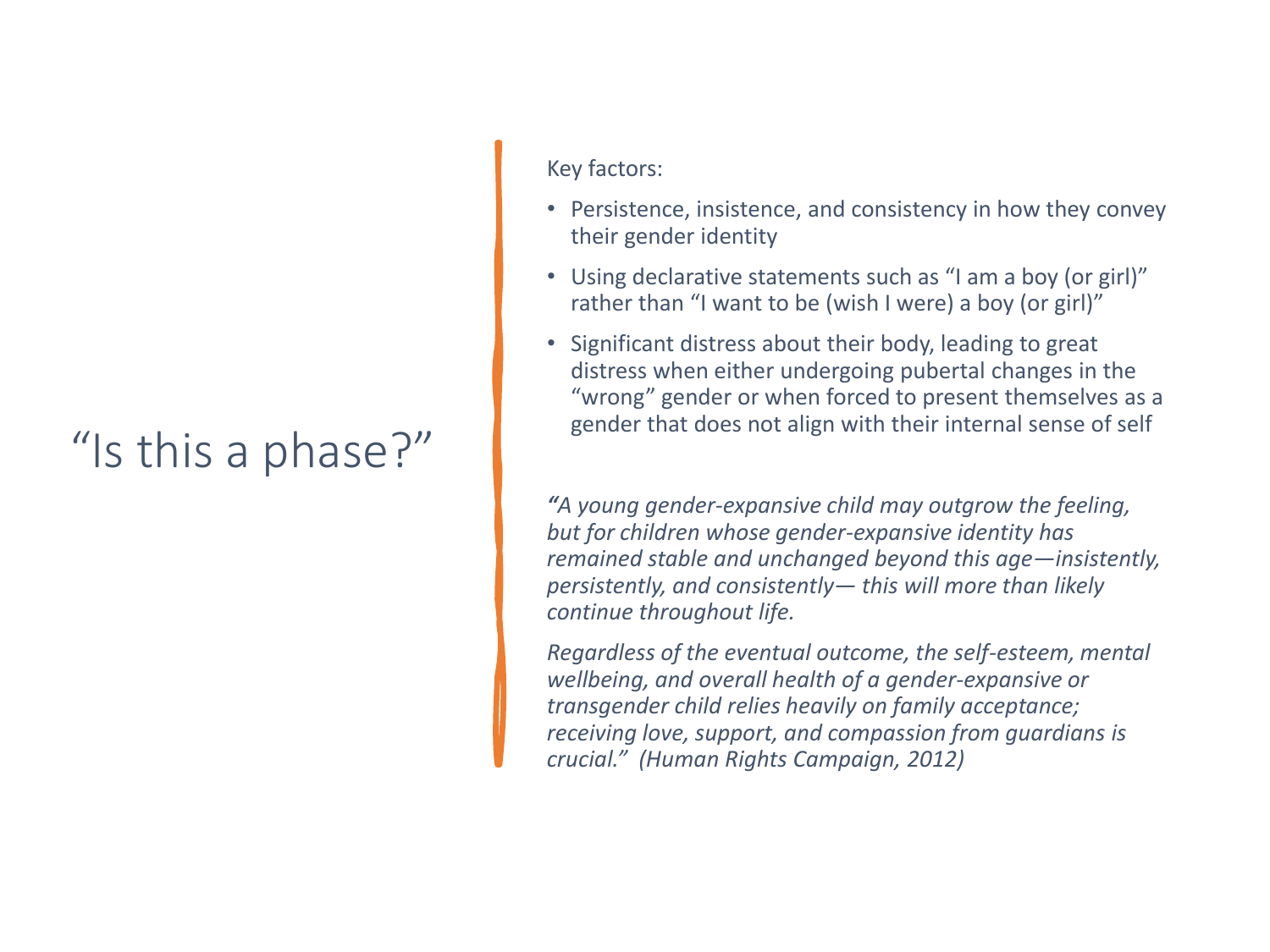#### Gender Dysphoria

DSM-5 Criteria for Gender Dysphoria - Children

#### Diagnostic Criteria

#### Gender Dysphoria in Children

#### 302.6 (F64.2)

- A. A marked incongruence between one's experienced/expressed gender and assigned gender, of at least 6 months' duration, as manifested by at least six of the following (one of which must be Criterion A1):
	- 1. A strong desire to be of the other gender or an insistence that one is the other gender (or some alternative gender different from one's assigned gender).
	- 2. In boys (assigned gender), a strong preference for cross-dressing or simulating female attire; or in girls (assigned gender), a strong preference for wearing only typical masculine clothing and a strong resistance to the wearing of typical feminine clothing.
	- 3. A strong preference for cross-gender roles in make-believe play or fantasy play.
	- 4. A strong preference for the toys, games, or activities stereotypically used or engaged in by the other gender.
	- 5. A strong preference for playmates of the other gender.
	- 6. In boys (assigned gender), a strong rejection of typically masculine toys, games, and activities and a strong avoidance of rough-and-tumble play; or in girls (assigned gender), a strong rejection of typically feminine toys, games, and activities.
	- 7. A strong dislike of one's sexual anatomy.
	- 8. A strong desire for the primary and/or secondary sex characteristics that match one's experienced gender.
- B. The condition is associated with clinically significant distress or impairment in social, school, or other important areas of functioning.

#### Specify if:

With a disorder of sex development (e.g., a congenital adrenogenital disorder such as 255.2 [E25.0] congenital adrenal hyperplasia or 259.50 [E34.50] androgen insensitivity syndrome).

**Coding note:** Code the disorder of sex development as well as gender dysphoria.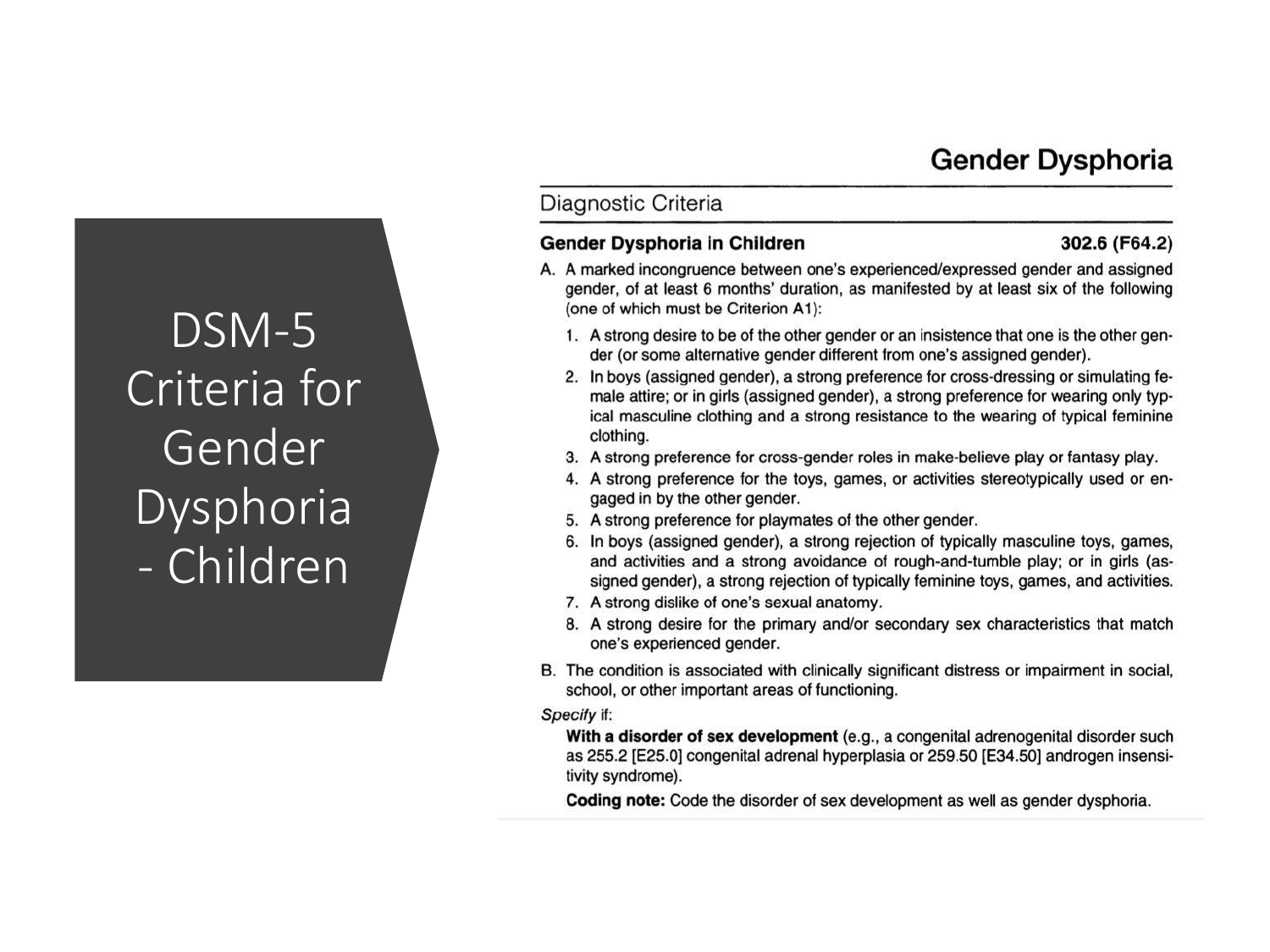# Risk and Resilience

**"I think that there is a high level of survival instinct in transculture in general. As transgender people, we have to be resilient. We have to be strong. Because when we say, "I am going ahead and making this transition," well, we know we could lose everything—our family, our children, our friends, our employment, our places of worship, our standing in the community. And even in some cases, we could lose our lives."**

*- Christine, a transgender woman and study participant*

(Singh, Hayes, & Watson, 2011)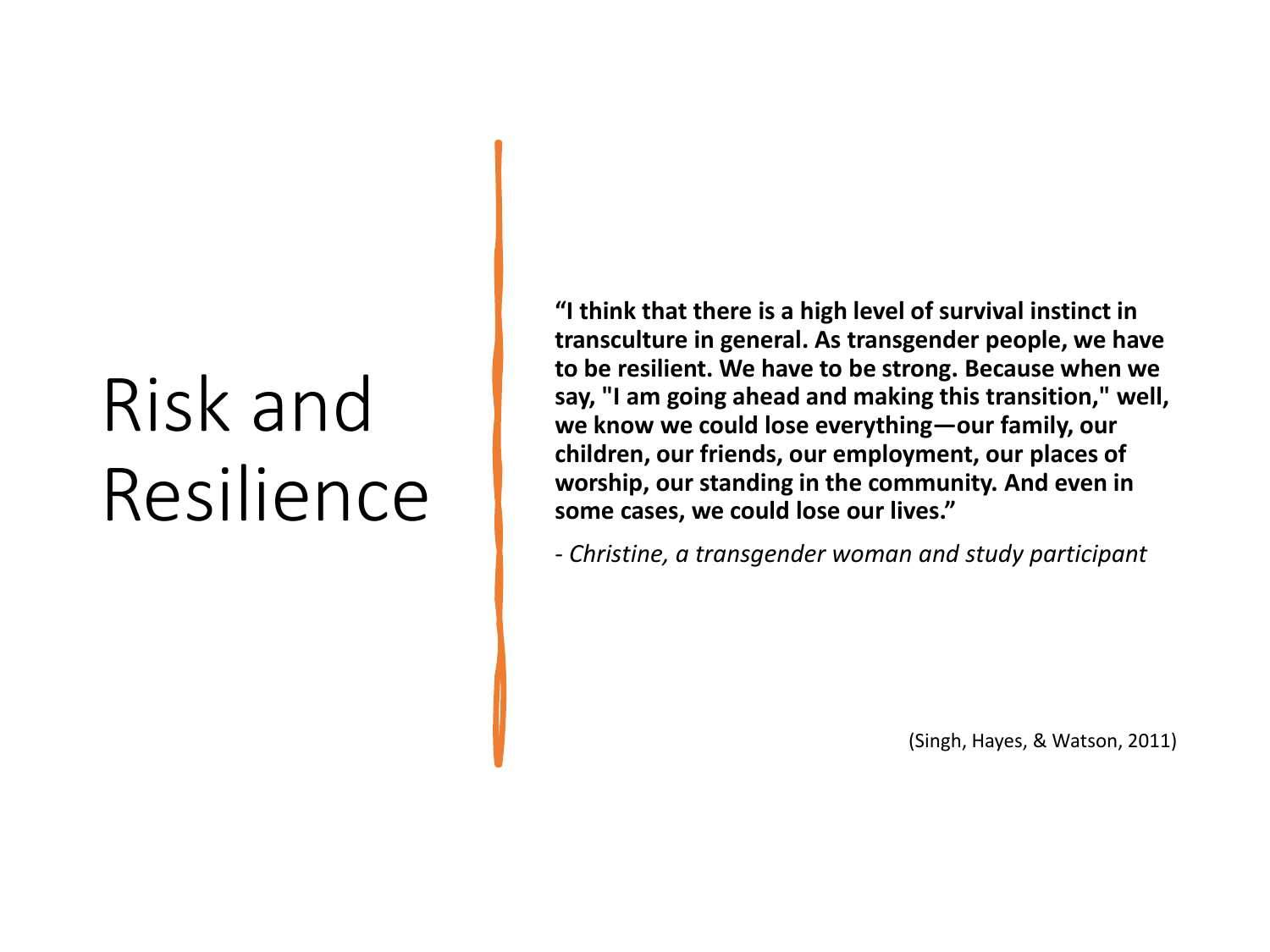### Minority Stress

#### Mental Health Risks:

- Markedly higher rates of suicide
- Depression
- Eating disorders (in a desire to achieve weight and shape goals to align with their gender)
- Social anxiety can be more around the idea of being "found out" or "passing"
	- Fears are genuine and cannot be addressed by cognitive restructuring

#### Experienced through:

- Bullying
- Violence, hate crimes
- Parental/family rejection
- Homelessness
- Unemployment
- Discrimination
- Exclusion, challenges in accessing health care

**It is well established that these environmental factors are what increase the risk for negative psychosocial outcomes and comorbidities of depression, anxiety, suicidal ideation, and self-harm** 

(Testa, Jimenez, & Rankin, 2014; Reisner et al., 2015; Ybarra et al., 2014).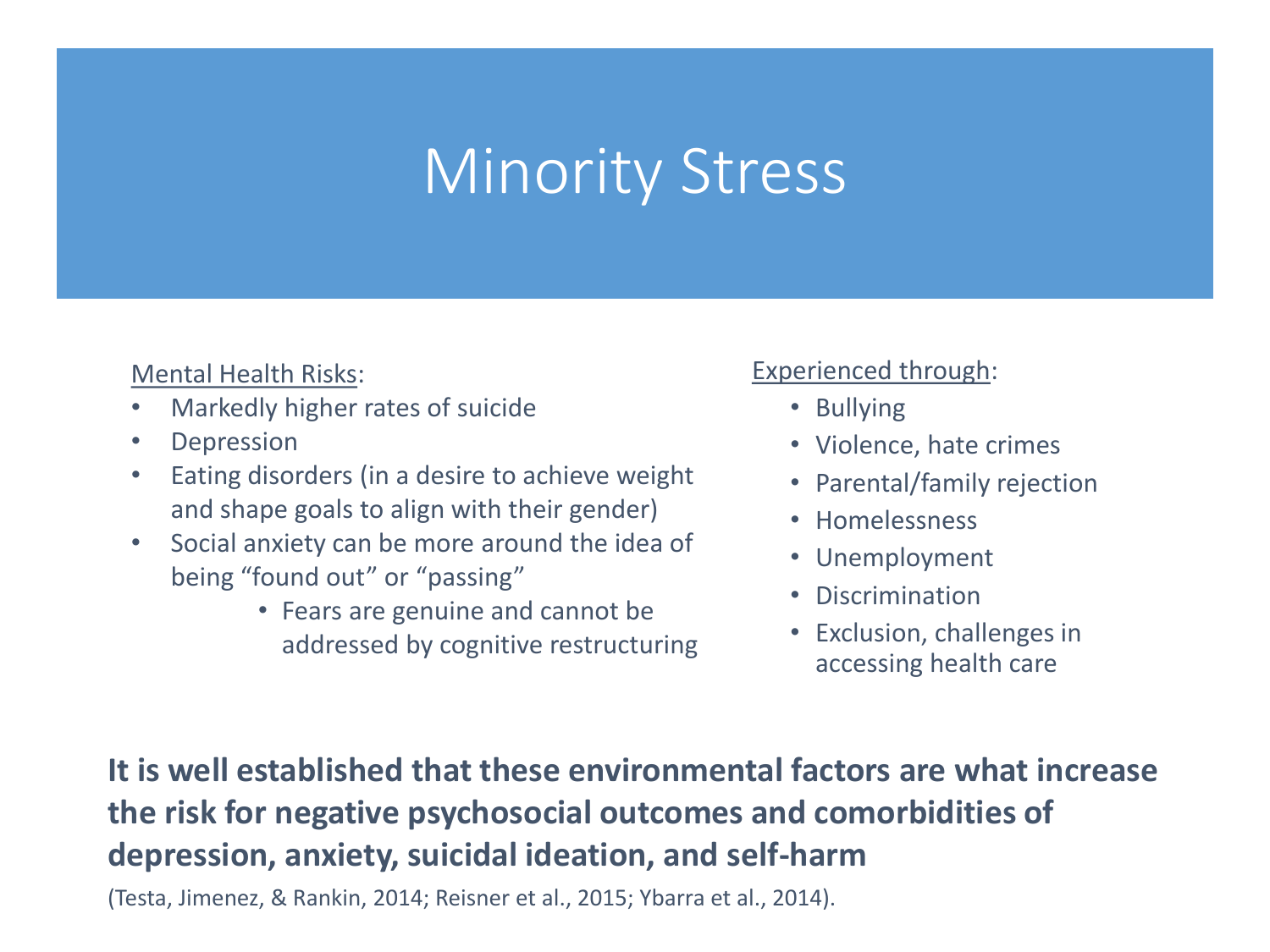

from 2017 Youth Risk Rehausor Survey of U.S. high school students in 10 states and 9. urban school detricts (N=131.901 students) as published in Johns, et al. MMWR 2019 (bit.)/CDCW21)

WWW.CDC.GOV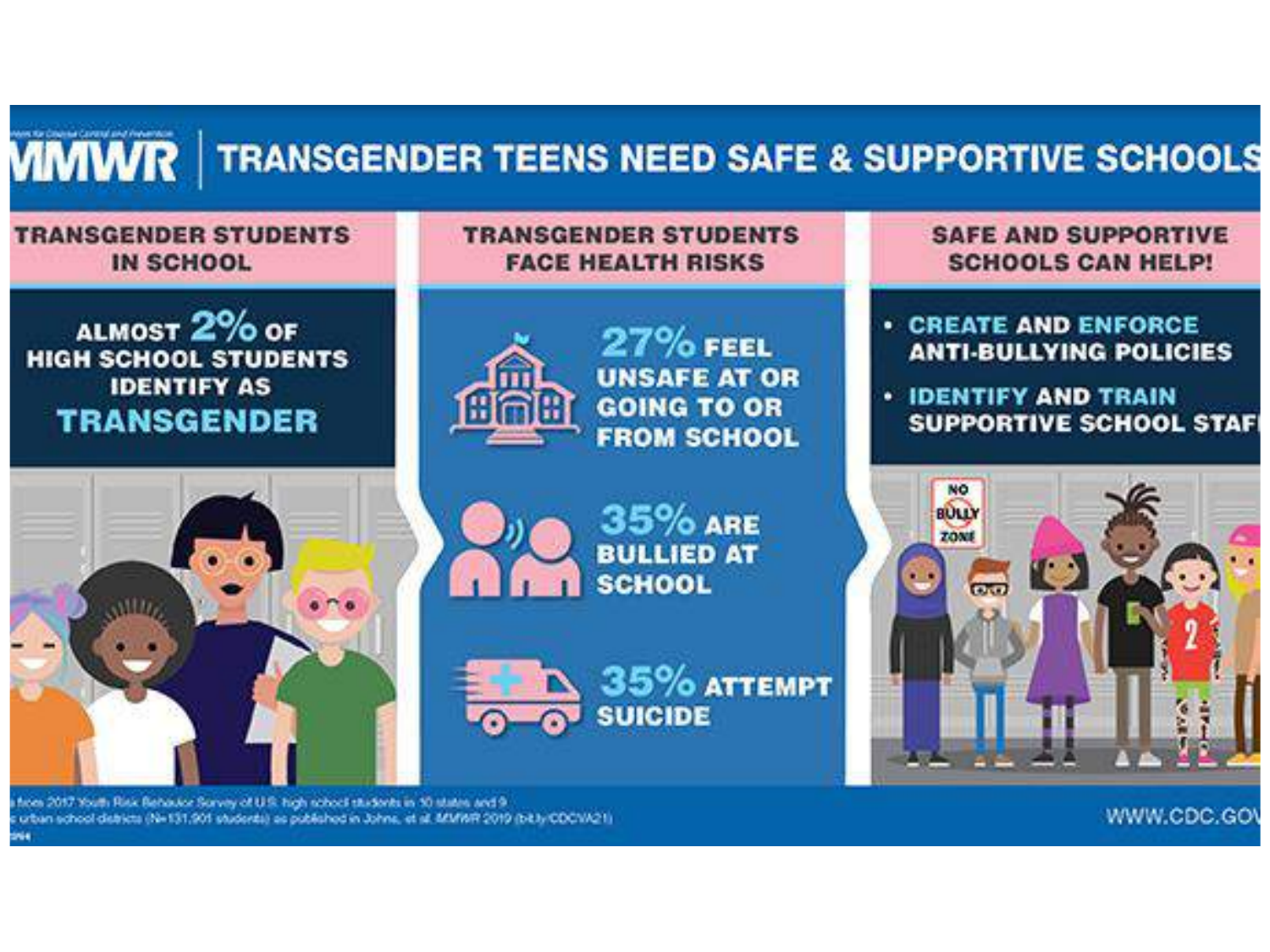### **Statistics**

Johns, et al., 2019M. M., Lowry, R., Andrzejewski, J., Barrios, L. C., Demissie, Z., McManus, T., ... & Underwood, J. M. (2019). Transgender identity and experiences of violence victimization, substance use, suicide risk, and sexual risk behaviors among high school students—19 states and large urban school districts, 2017. Morbidity and Mortality Weekly Report, 68(3), 67.

#### **Depression & Suicidality**



#### Victimization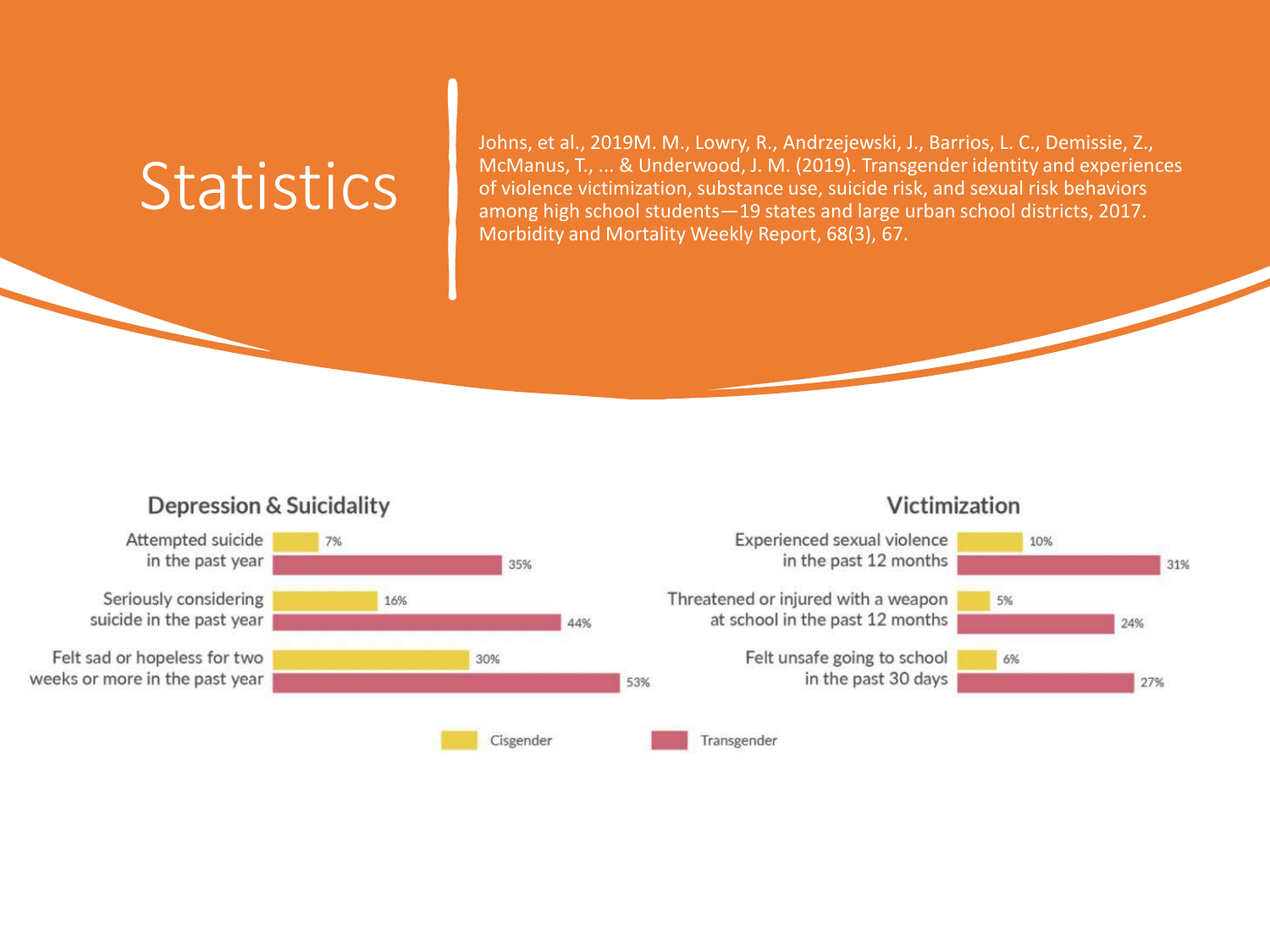# Family Support

- Transgender youths who are supported by their parents have similar rates of mental health comorbidities to cisgender age matched peers (Busa, Janssen, Lakhman, 2018)
- LGBTQ youth who come from highly rejecting families are **8.4 times as likely** to have attempted suicide as LGBTQ peers who reported no or low levels of family rejection (Family Acceptance Project, 2009)

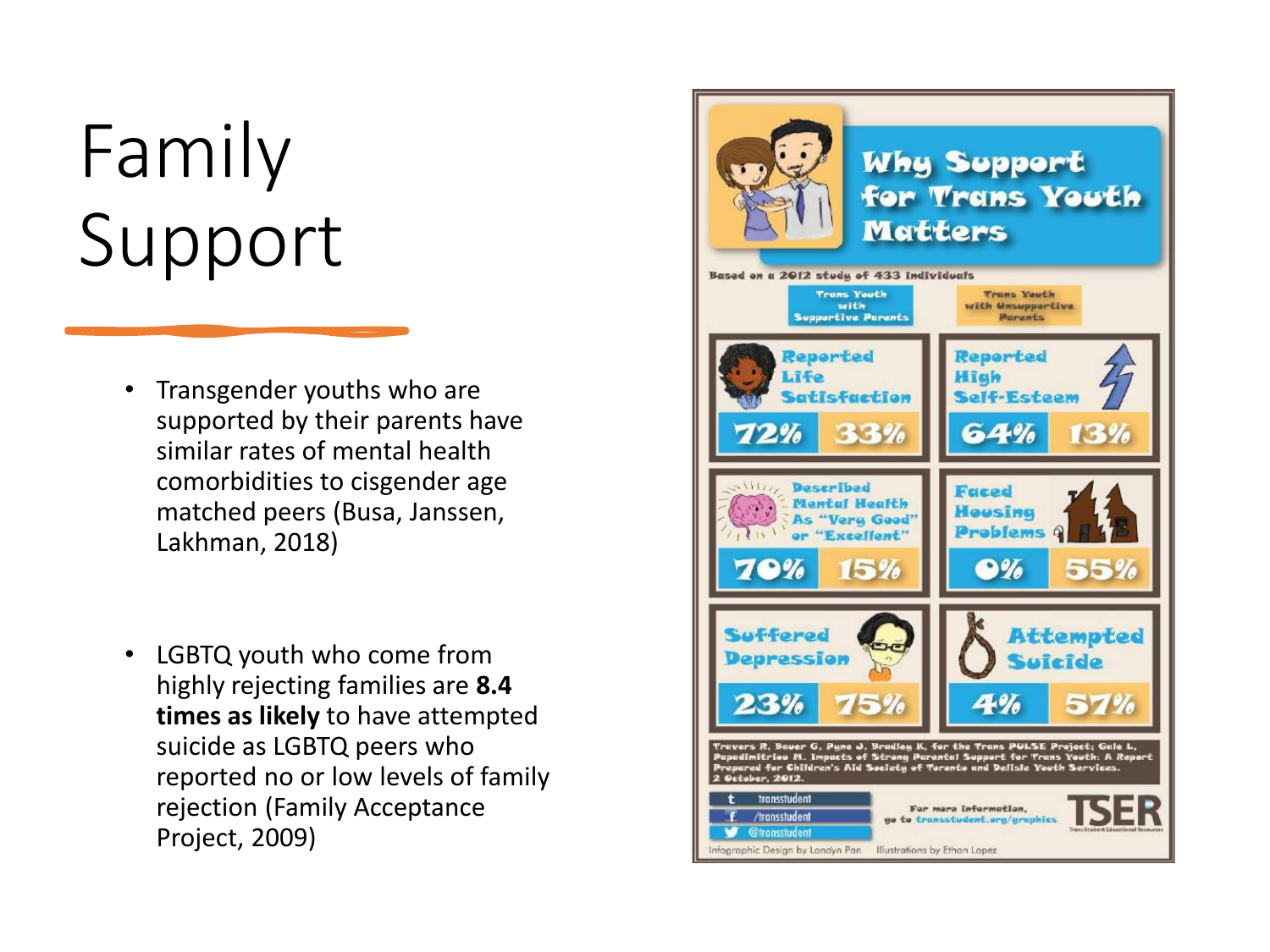# Sources of Resilience

- Sense of mastery
- Perceived social support & membership in LGBTQ community
- Self-esteem & self-advocacy
- Access to a variety of coping strategies
- Evolution of self-definition in terms of both gender identity & racial/ethnic identity



Figure 1. Phenomenological model of the resilience experiences of transgender people of color who have survived trauma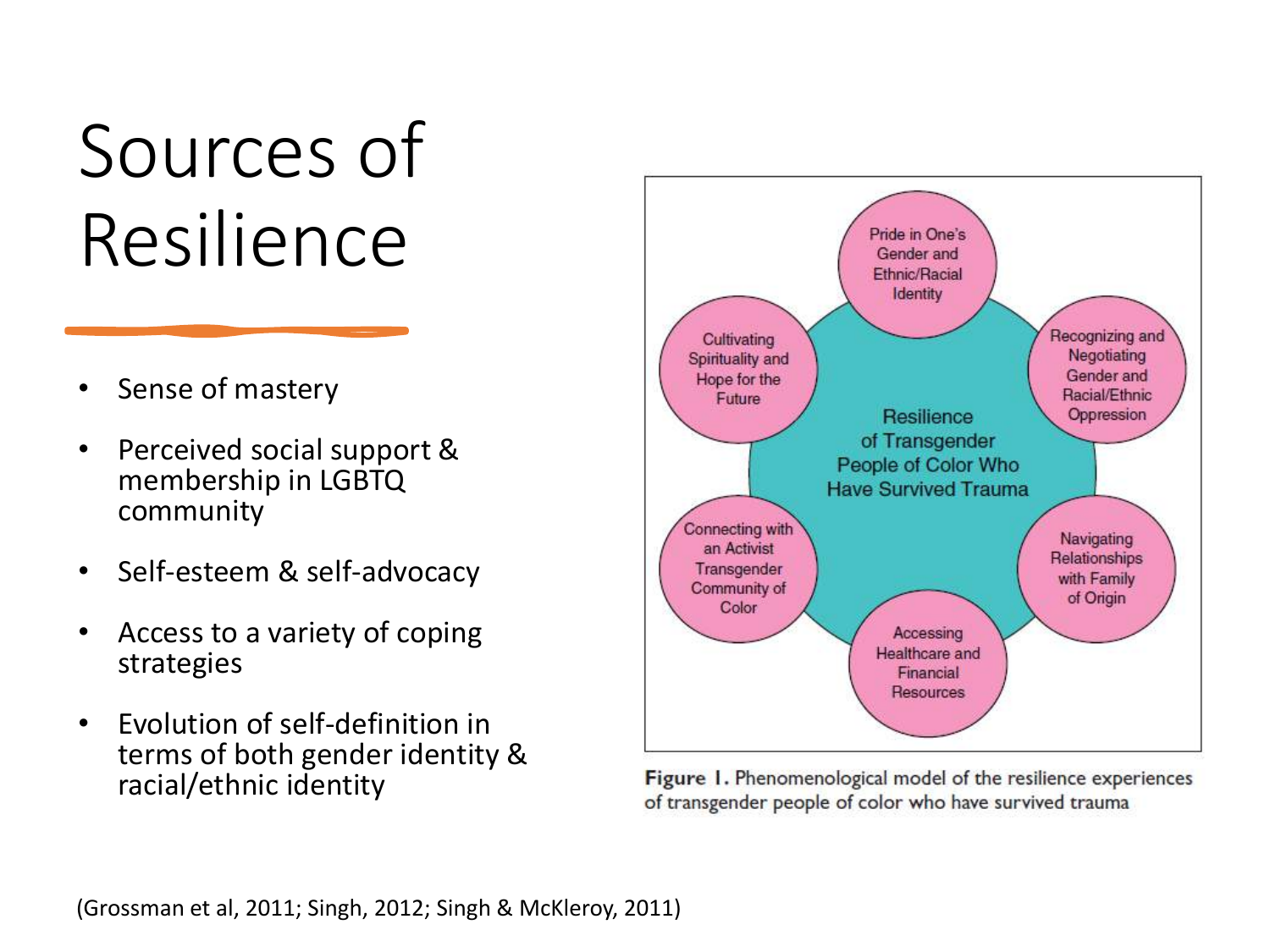# Clinical Guidelines

- World Professional Association for Transgender Health (WPATH) Guidelines
	- <https://www.wpath.org/publications/soc>
	- **From website:** The overall goal of the SOC is to provide clinical guidance for health professionals to assisttranssexual, transgender, and gender nonconforming people with safe and effective pathways to achieving lasting personal comfort with their gendered selves, in order to maximize their overall health, psychological well-being, and self-fulfillment. This assistance may include primary care, gynecologic and urologic care, reproductive options, voice and communication therapy, mental health services (e.g., assessment, counseling, psychotherapy), and hormonal and surgical treatments. While this is primarily a document for health professionals, the SOC may also be used by individuals, their families, and social institutions to understand how they can assist with promoting optimal health for members of this diverse population.
- American Psychological Association Guidelines for Psychological Practice With Transgender and Gender Nonconforming People
	- <https://www.apa.org/practice/guidelines/transgender.pdf>

The World Professional Association for Transgender Health

Standards of Care for the Health of Transsexual, Transgender, and Gender Nonconforming People

**Hill Version**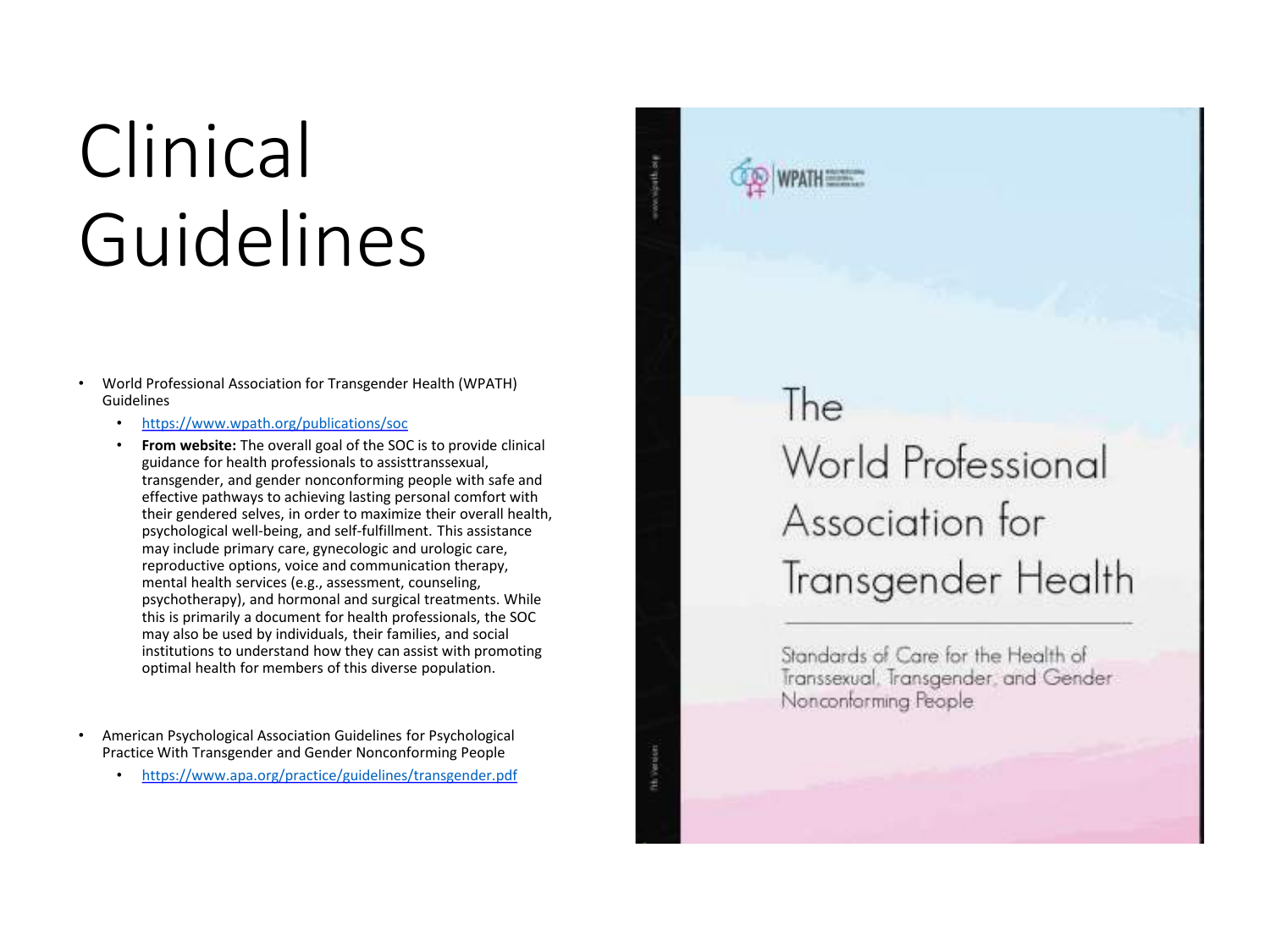# Gender Affirmation through Social Interventions

- Non-medical interventions the child chooses:
	- Name
	- Clothing, hair, & other aspects of appearance
	- Activities, toys, & friends
	- Restroom, locker room, & dressing room
- We can help parents & caregivers to understand the power of these interventions to empower the child & build resilience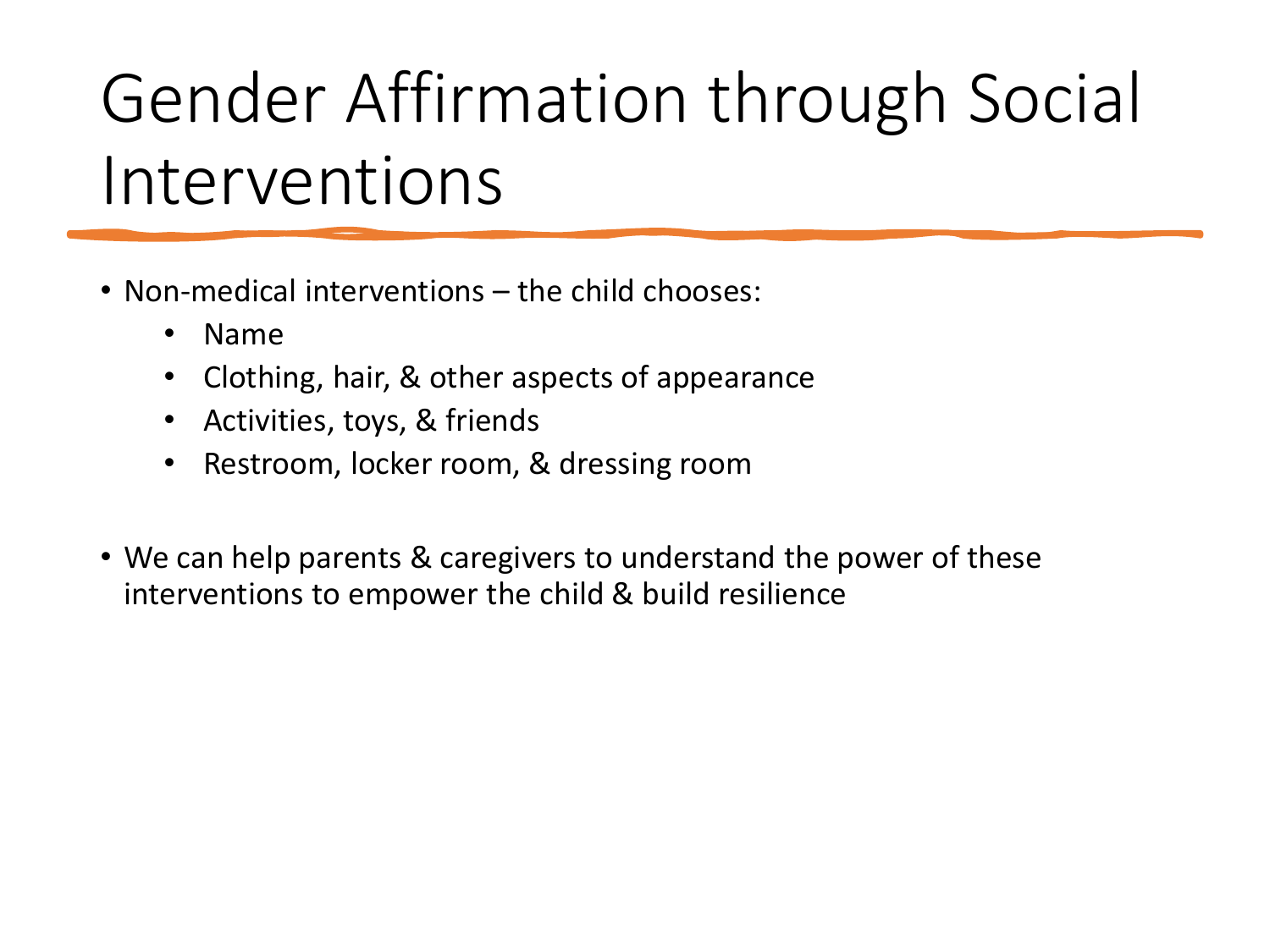# Gender Affirmation through Gender Transitioning

- Physical interventions for **adolescents**
	- Puberty suppressing hormones (fully reversible)
	- Hormone therapy (partially reversible)
	- Surgical procedures (irreversible)
- Physical interventions for **adults**
	- Hormone therapy (partially reversible)
	- Surgical procedures (irreversible)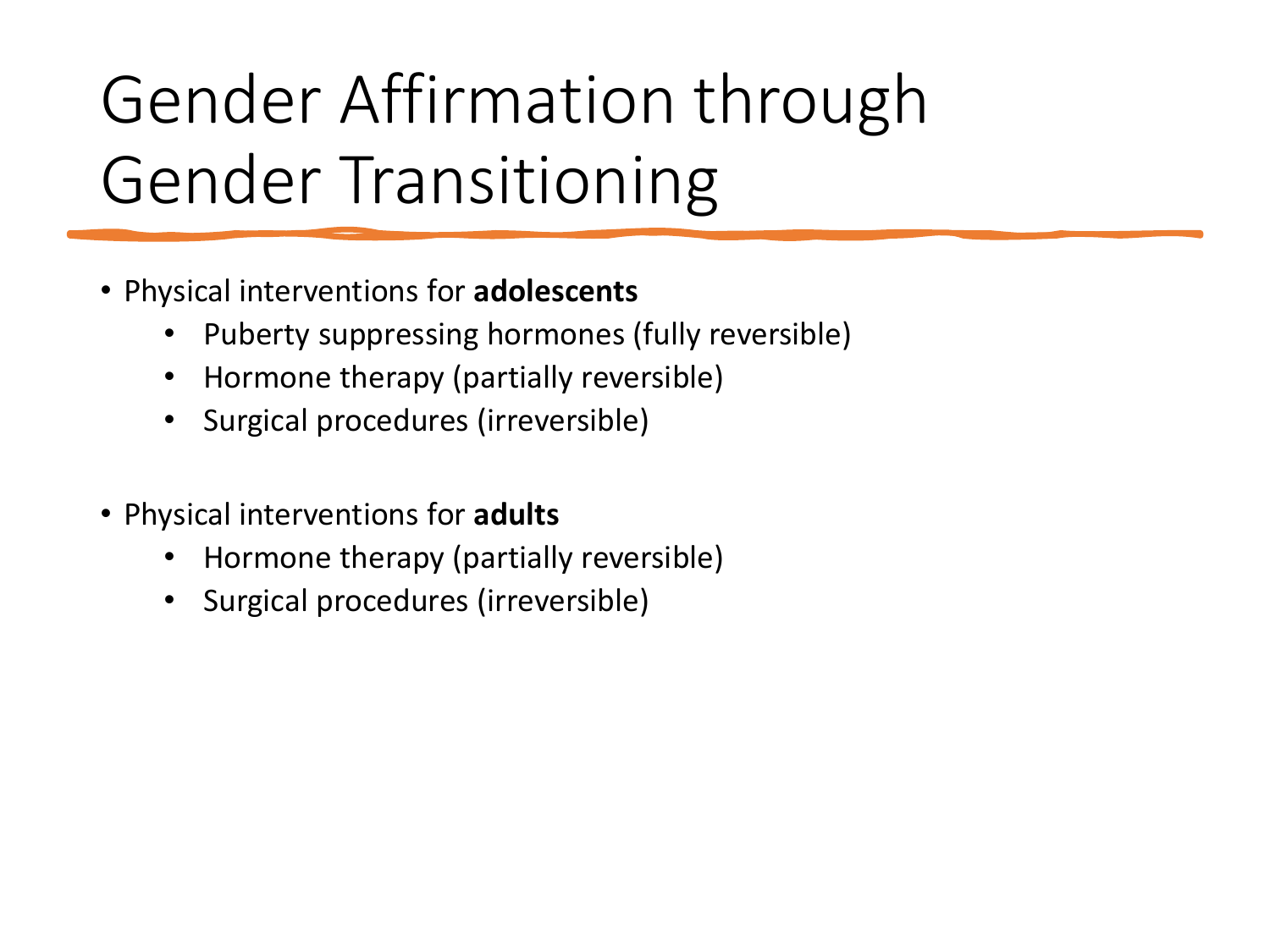# Gender Affirmative Care

Role of psychotherapy:

- Exploring gender identity, role, and expression
- Provide psychoeducation
- Addressing the negative impact of gender dysphoria and stigma on mental health
- Facilitating a coming out process
- Alleviating internalized transphobia
- Enhancing social and peer support
- Improving body image; or promoting resilience
- Treating co-existing mental health concerns

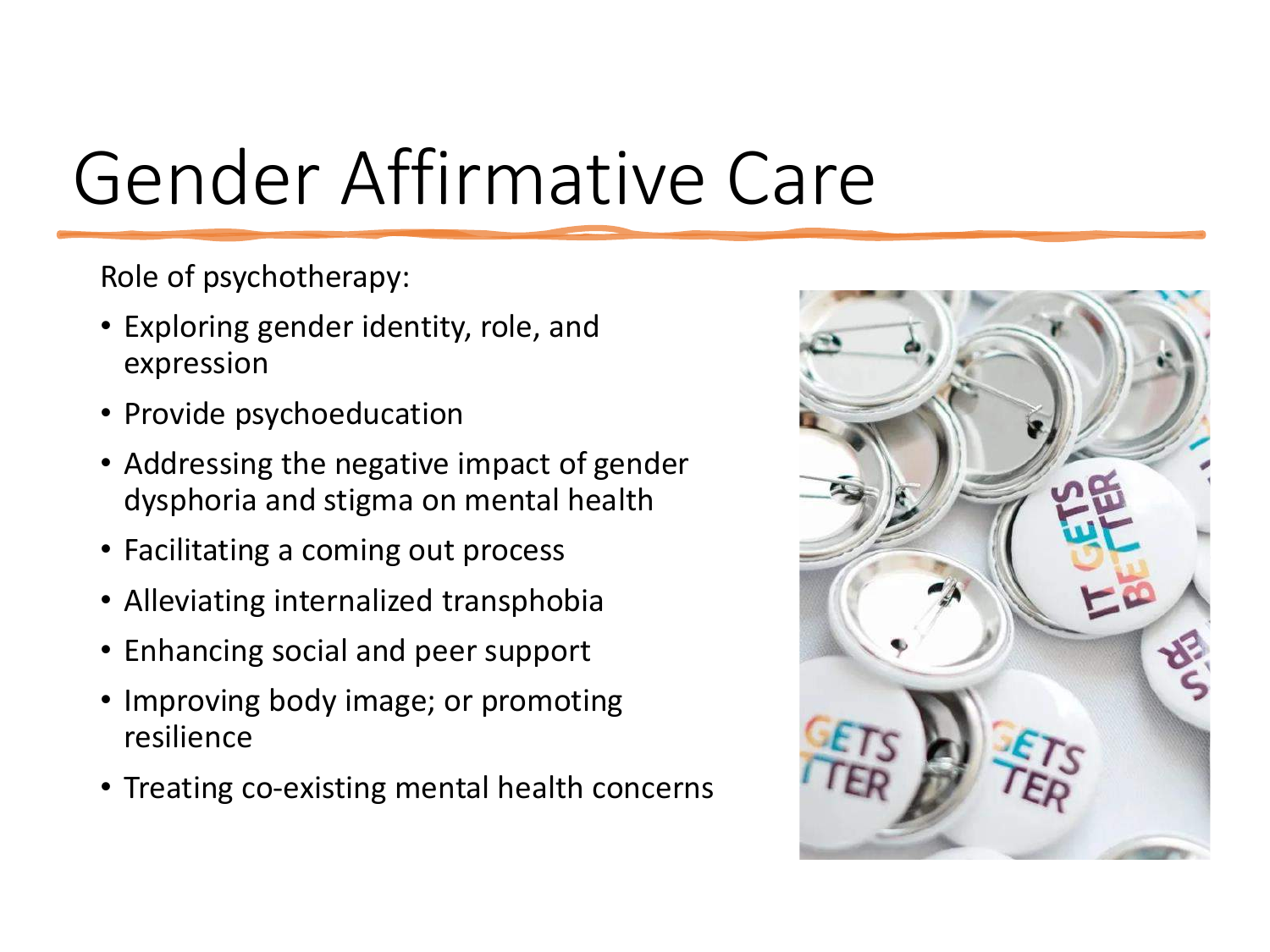### Focusing on Known Sources of Resilience

| Future<br>orientation                                                 |  | Self-esteem             |  |                      | <b>Autonomy and</b><br>competence |  |
|-----------------------------------------------------------------------|--|-------------------------|--|----------------------|-----------------------------------|--|
| <b>Healthy</b><br>Relationships<br><b>Adult Support</b><br>with Peers |  |                         |  | <b>Belongingness</b> |                                   |  |
| <b>Coping Skills</b>                                                  |  | Social<br>connectedness |  |                      |                                   |  |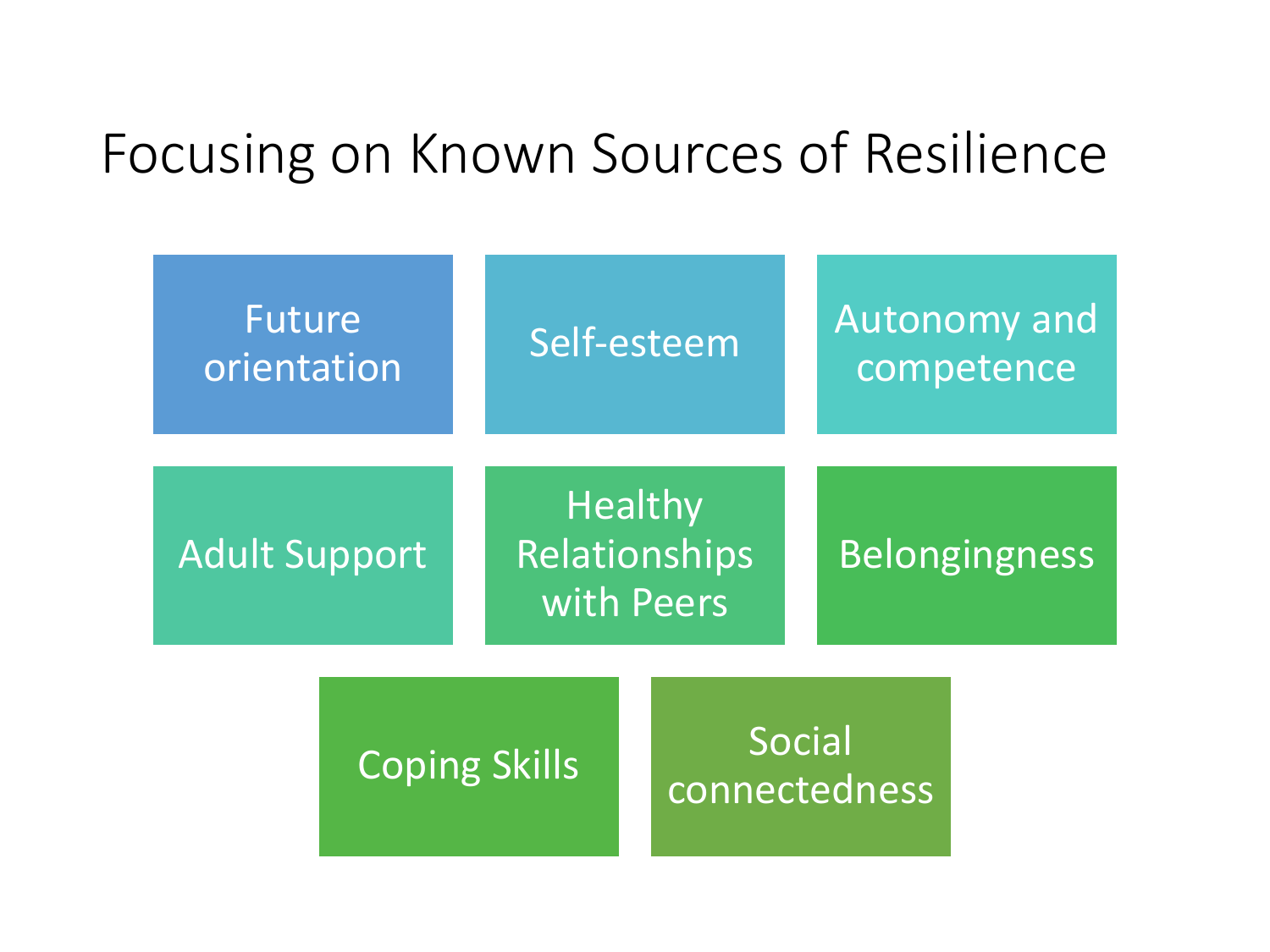# Gender Affirmative Care

- Be mindful of language (rather than opposite sex using "another gender")
- Do not solely depend on the client to educate the therapist about trans issues/do not have them take on the burden of education
- Priority is physical/emotional safety and well-being
- There is no evidence that sexual orientation can be altered through therapy, attempts to do so maybe harmful
- Follow the latest standards of care (WPATH)
- After a thorough assessment, and meeting the WPATH standards of care, clinicians can write a letter of support for hormone therapy, genital reconstructive surgery, or other medically necessary interventions or treatment.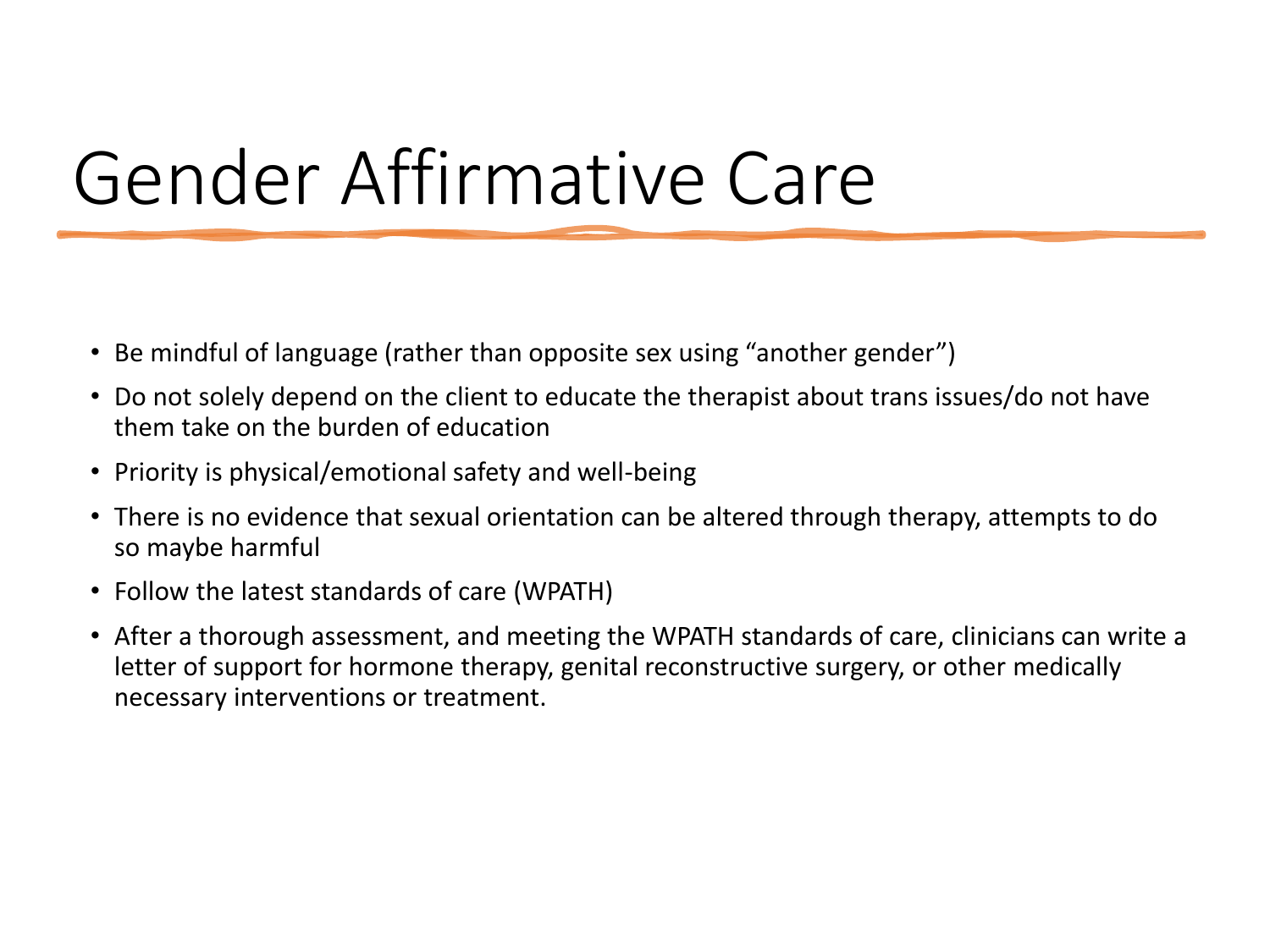### Fostering an Affirming Home Environment

- Follow your child's lead
	- Listen and respond rather than guide, enforce, or force
- Be supportive and positive about your child's gender identity and expression
	- Use affirming name and pronoun
	- Support other changes in gender expression (hair, makeup, clothing)
	- Praise the child in a genuine manner
- Ask frequently about the child's experiences
- Provide unconditional support around their suffering
- Have a sense of humor
- Continue to set age-appropriate limits
- Provide accurate information and clarify unrealistic expectations
- Protect your child from harm
	- No tolerance for transphobia in your home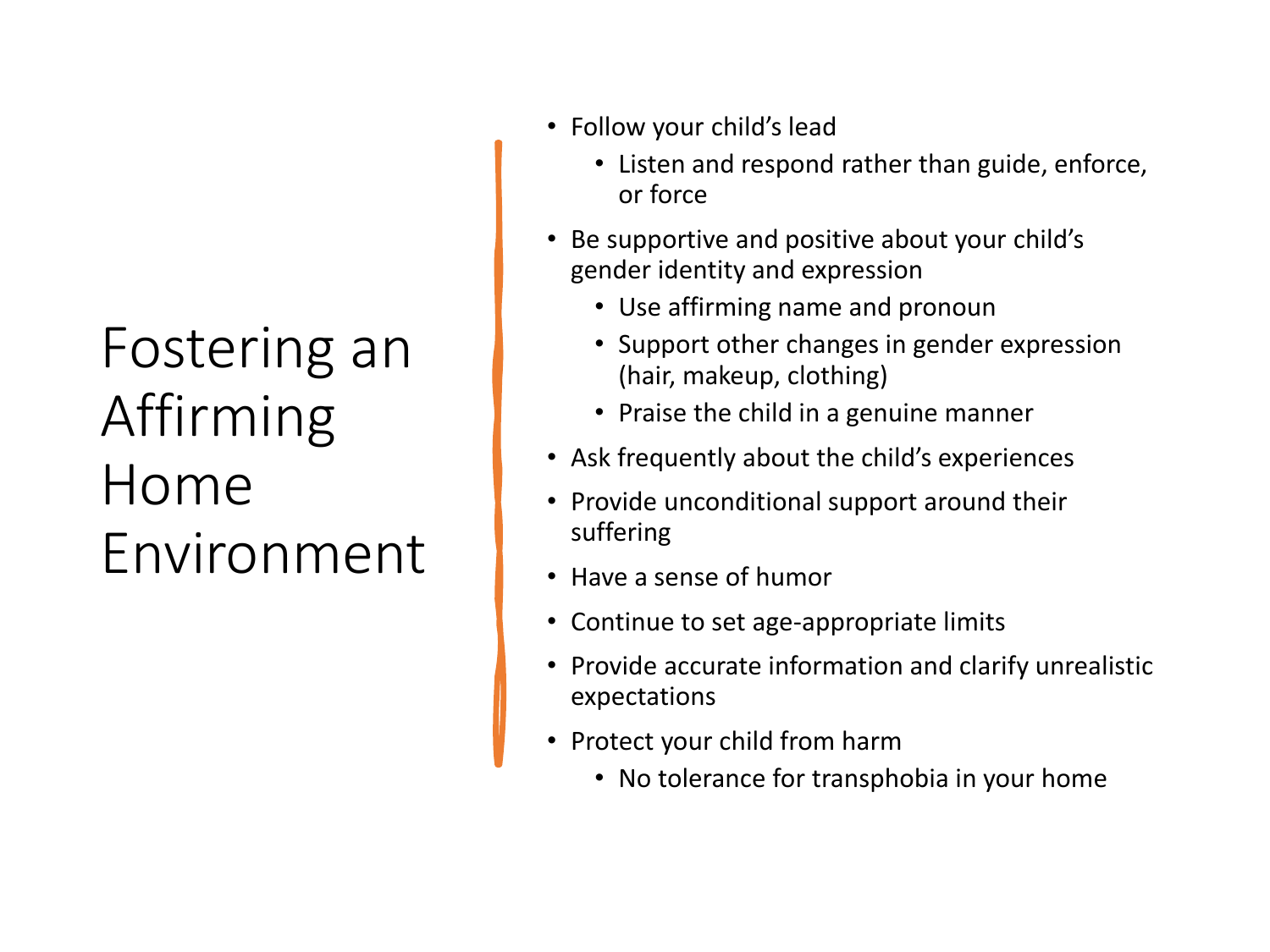# Enhancing Parental Support

- Time frames
	- Guardians may not have the luxury of time to sort out feelings while their teen patiently waits. Finding timing and a path that works for both the adult and teen is important— and challenging.
- Two parents/guardians with legal custody are in dissent about how to proceed, medical consent needs to be reached
- Children and families are involved in activities that will likely be impacted by a gender transition (sports teams, dancing, theater, cheer leading, sleep away camp)
	- Children often face the dilemma of losing the opportunity to sustain an ability of talent vs. living the gender they embrace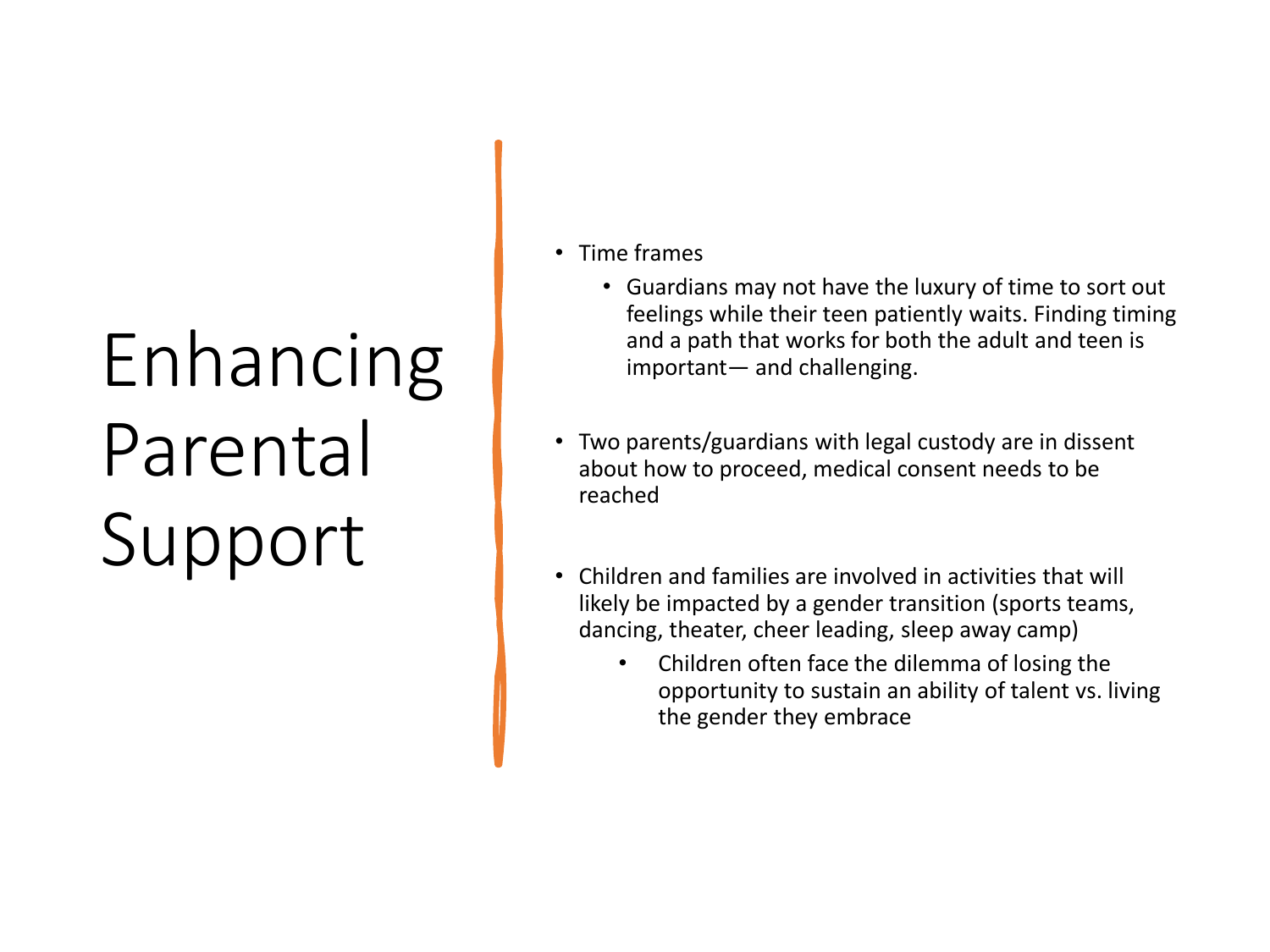#### **WHY IS FAMILY ACCEPTANCE SO IMPORTANT?**

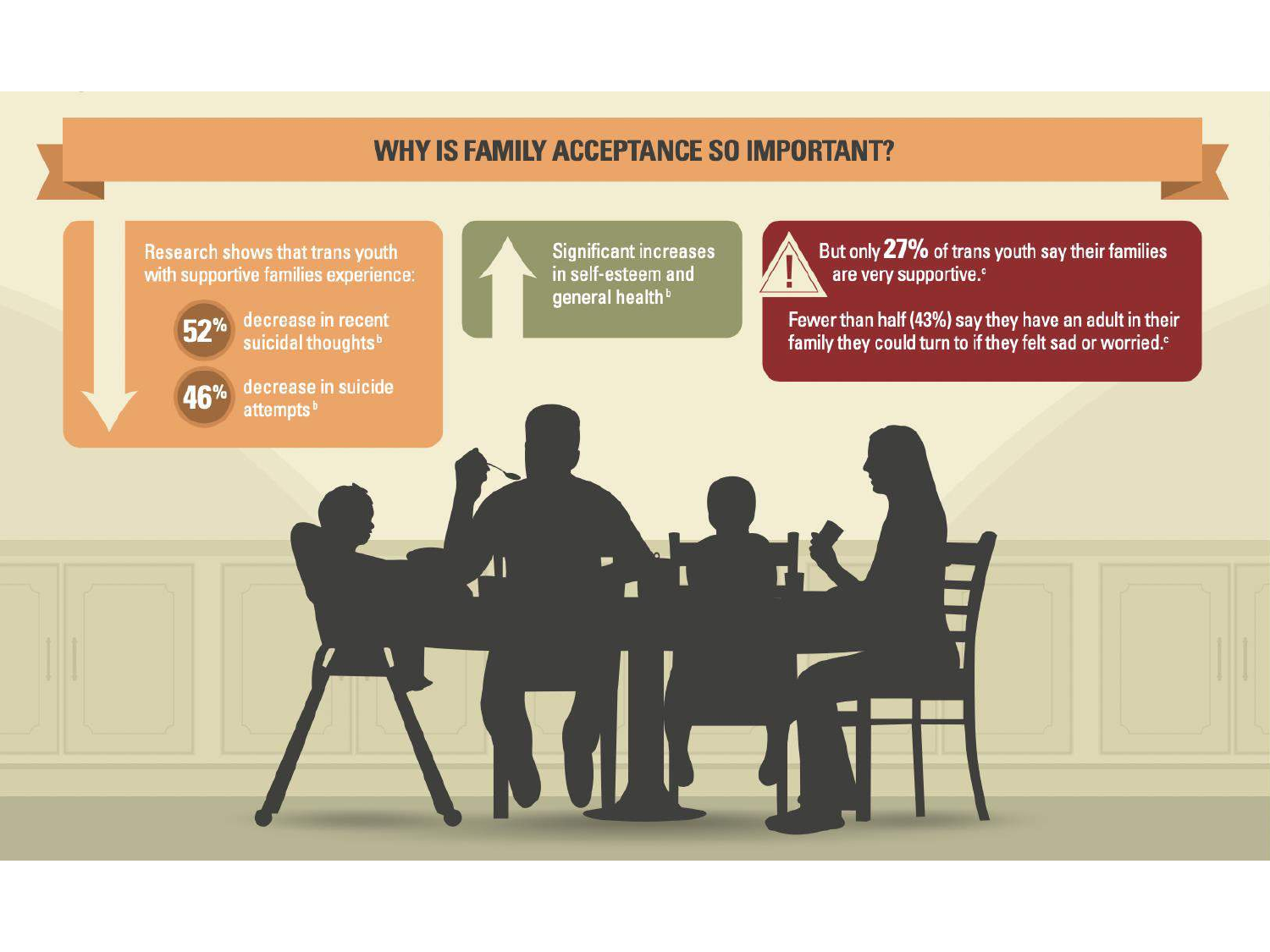### Supporting Families and Loved Ones

*What is okay to ask and say—or not ask and say— when I learn that a person I know or care about is transgender?*

"I don't want to make any assumptions about you or your experience" and then asking the question:

- What name/pronouns would you like me to use when addressing you?
- What can I do to better support or help you at this time?
- If someone asks me about your gender identity or gender expression, how would you like me to respond?
- Do you have support from other friends and family members?
- Is there anything that you've seen or read that you would like me to see or read?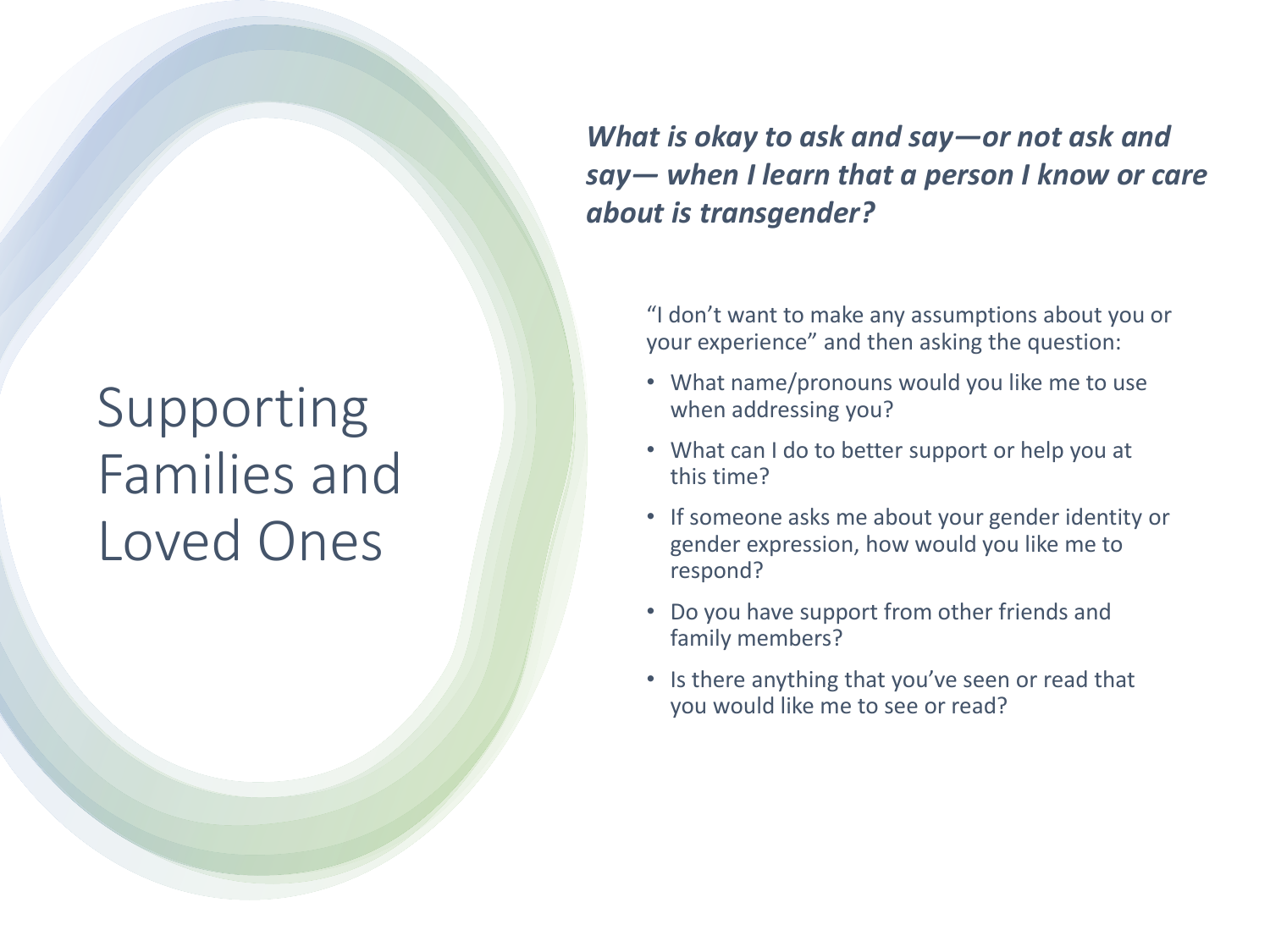### Supporting Families and Loved Ones

#### *How to Be Respectful and Supportive of Non-Binary People*

- **You don't have to understand what it means for someone to be non-binary to respect them.** Some people haven't heard a lot about non-binary genders or have trouble understanding them, and that's okay. But identities that some people don't understand still deserve respect.
- **Use the name a person asks you to use.** This is one of the most critical aspects of being respectful of a non-binary person, as the name you may have been using may not reflect their gender identity. Don't ask someone what their old name was.
- **Try not to make any assumptions about people's gender.** You can't tell if someone is non-binary simply by looking at them, just like how you can't tell if someone is transgender just by how they look.
- **If you're not sure what pronouns someone uses, ask.**
- **Advocate for non-binary friendly policies.**
- **Understand that, for many non-binary people, figuring out which bathroom to use can be challenging.** For many non-binary people, using either the women's or the men's room might feel unsafe, because others may verbally harass them or even physically attack them. Non-binary people should be supported by being able to use the restroom that they believe they will be safest in.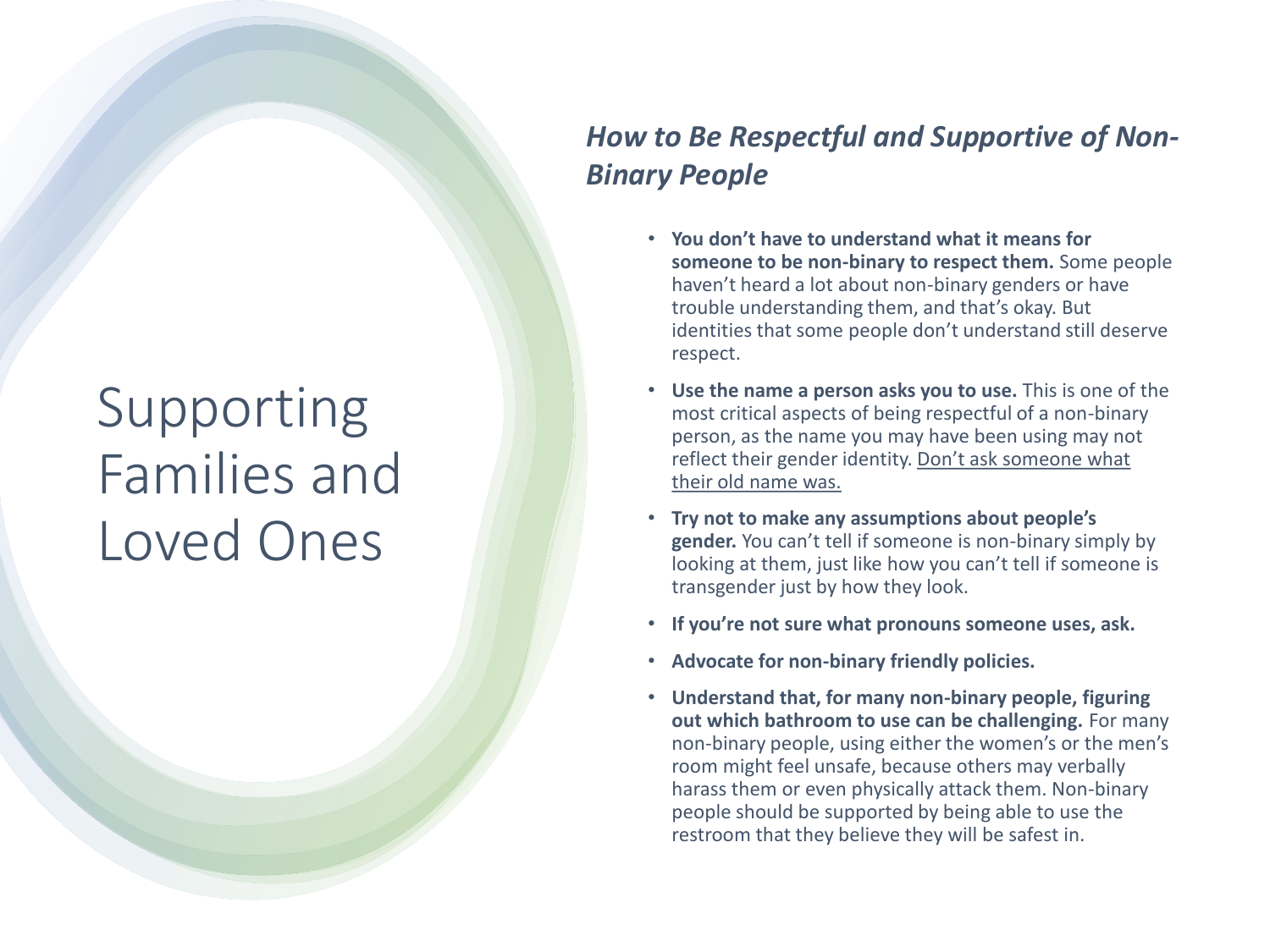### Suggested Reading

sek fills a probound social need by giving parents of transgende in about who those children may be. It will

w Solomon, author of The Norman D

# TRANSGENDER

A Handbook for Families and Professionals Stephanie Brill AND **Rachel Pepper** "A 'must read," " Foreword by -Irene N. Sills, MD, Professor

Dr. Norman P. Spack, MD

by Stephanie Brill of Pediatrics, SUNY

and Lisa Kenney

it is a med read for everyone."<br>Irrialt, Ph.D., hatter of The Gender Cree

Finctur of the Mental Nearth, Child and Adolessed Center Con-

#### TRANSGENDER leen

A Handbook for Parents and Professionals Supporting Transgender and Non-Binary Teens

"The perfect fullow up to The Transpireder Child? -Auf Ort, Torogorder Youth Project Staff Attorney



A COMPREHENSIVE RESOURCE FOR MENTAL HEALTH PROFESSIONALS, EDUCATORS & STUDENTS

A CLINICIAN'S GUIDE to **GENDER-AFFIRMING** CARE

**WORKING with TRANSGENDER & GENDER NONCONFORMING CLIENTS** 

Includes information on: > Gender identity, transition options & legal & ethical issues > Trans clients' needs in the context of intersecting identities > The clinician's role, implicit biases & ally development

> Sand C. Chang, PhD Anneliese A. Singh, PhD, LPC lore m. dickey, PhD Foreword by Mira Krishnan, PhD, ABPP



Copyrighted Material

### **Affirmative Mental Health Care for Transgender and<br>Gender Diverse Youth**





Colt Keo-Meier and Diane Ehrensaft

**A Clinical Guide** 

Aron Janssen **Scott Leibowitz Editors** 

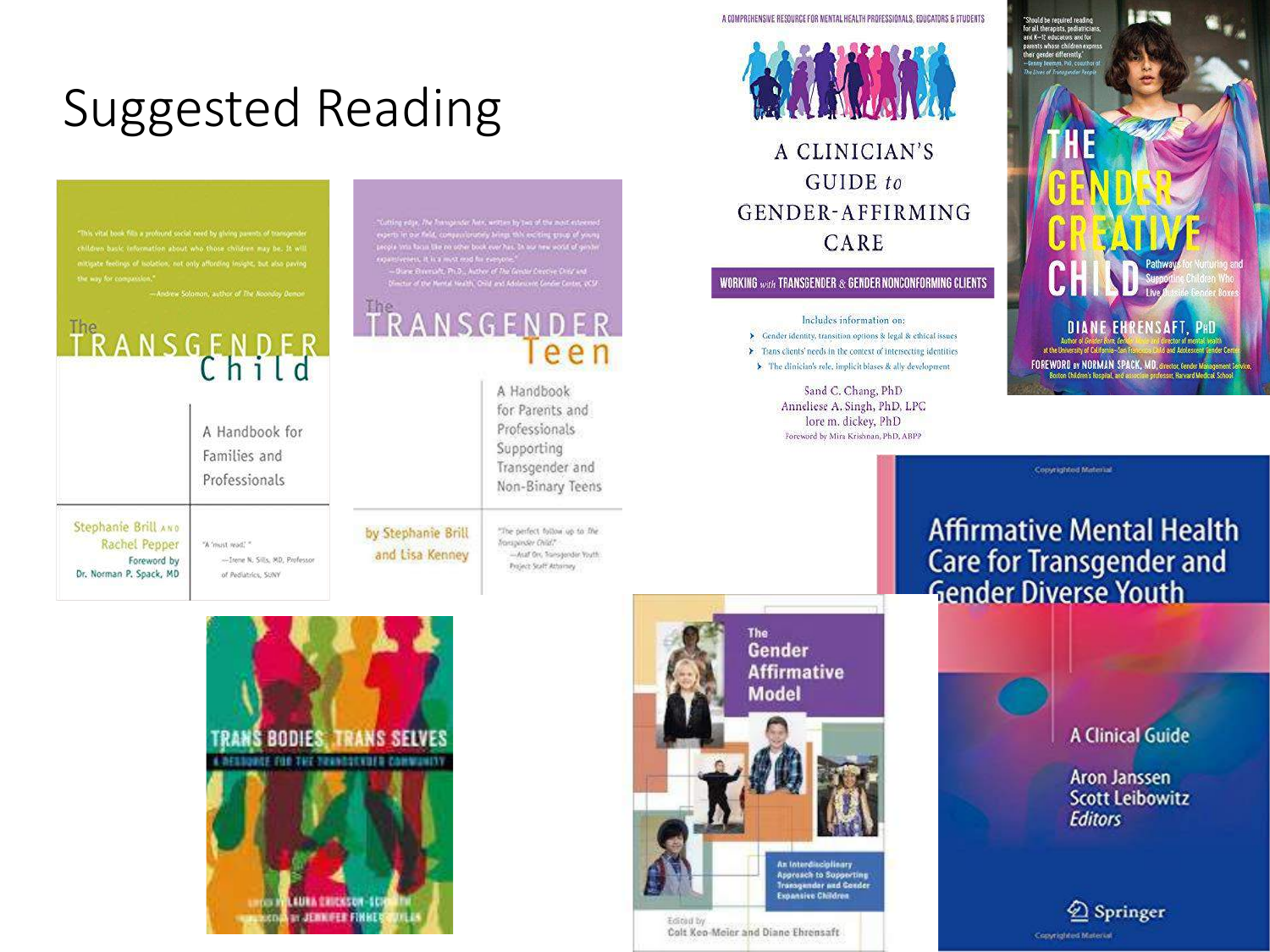### References

- Adelson, Stewart L. Practice Parameter on Gay, Lesbian, or Bisexual Sexual Orientation, Gender Nonconformity, and Gender Discordance in Children and Adolescents, Journal of the American Academy of Child & Adolescent Psychiatry , Volume 51 , Issue 9 , 957 - 974
- Bergero-Miguel T, Garcia-Encinas MA, Villena-Jimena A, et al. Gender dysphoria and social anxiety: an exploratory study in Spain. J Sex Med. 2016;13:1270–1278
- Busa, S., Janssen, A., & Lakshman, M. (2018). A review of evidence based treatments for transgender youth diagnosed with social anxiety disorder. *Transgender health*, *3*(1), 27-33.
- Davey A, Bouman WP, Arcelus J, Meyer C. Social support and psychological well-being in gender dysphoria: a comparison of patients with matched controls. J Sex Med. 2014;11:2976–2985
- de Vries AL, Doreleijers TA, Steensma TD, Cohen-Kettenis PT. Psychiatric comorbidity in gender dysphoric adolescents. J Child Psychol Psychiatry. 2011;52:1195–1202
- Olson KR, Durwood L, DeMeules M, McLaughlin KA. Mental health of transgender children who are supported in their identities. Pediatrics. 2016;137:e20153223.
- Peterson, C. M., Matthews, A., Copps‐Smith, E., & Conard, L. A. (2017). Suicidality, self-harm, and body dissatisfaction in transgender adolescents and emerging adults with gender dysphoria. *Suicide and Life‐Threatening Behavior*, *47*(4), 475-482.
- Shulman GP, Hope DA. Putting our multicultural training into practice: assessing social anxiety disorder in sexual minorities. Behav Therapist. 2016;39:315–319